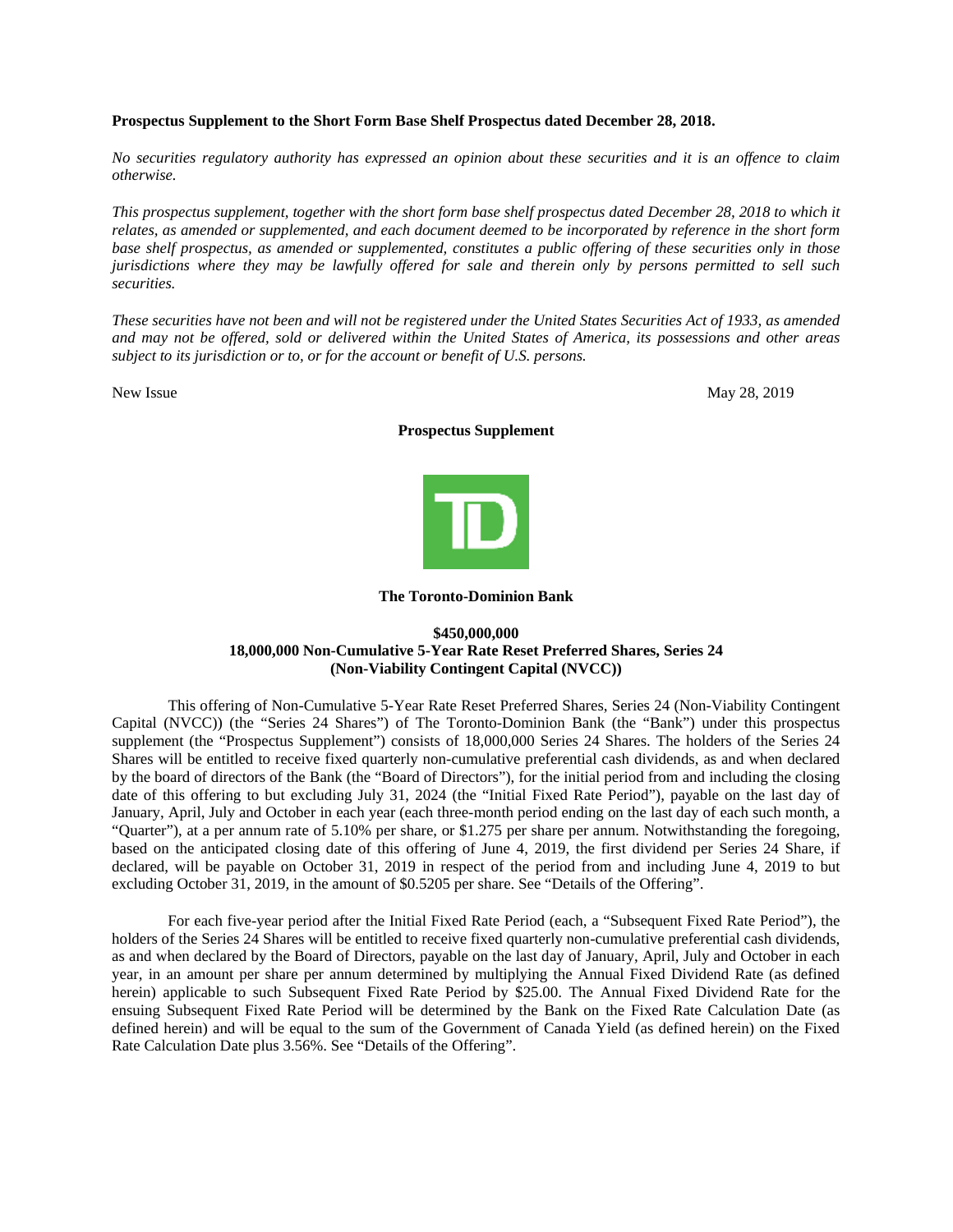### **Option to Convert Into Series 25 Shares**

The holders of the Series 24 Shares will have the right, at their option, to convert their shares into Non-Cumulative Floating Rate Preferred Shares, Series 25 of the Bank (the "Series 25 Shares"), subject to certain conditions, on July 31, 2024 and on July 31 every five years thereafter. The holders of the Series 25 Shares will be entitled to receive quarterly floating rate non-cumulative preferential cash dividends, as and when declared by the Board of Directors, payable on the last day of January, April, July and October in each year (the initial quarterly dividend period and each subsequent quarterly dividend period is referred to as a "Quarterly Floating Rate Period") in an amount per share determined by multiplying the applicable Floating Quarterly Dividend Rate (as defined herein) by \$25.00. The Floating Quarterly Dividend Rate will be equal to the sum of the T-Bill Rate (as defined herein) plus 3.56% (calculated on the basis of the actual number of days elapsed in the applicable Quarterly Floating Rate Period divided by 365) determined on the Floating Rate Calculation Date (as defined herein). See "Details of the Offering".

**Upon the occurrence of a Trigger Event (as defined herein), each Series 24 Share and/or Series 25 Share will be automatically and immediately converted, on a full and permanent basis, without the consent of the holders thereof, into that number of fully-paid common shares of the Bank ("Common Shares") determined by dividing the Share Value (as defined herein) in respect of such Series 24 Shares and/or Series 25 Shares by the Conversion Price (as defined herein) (a "Contingent Conversion"). Investors should therefore carefully consider the disclosure with respect to the Bank, the Series 24 Shares, the Series 25 Shares, the Common Shares and the consequences of a Trigger Event included and incorporated by reference in this Prospectus Supplement.** 

# **An investment in the Series 24 Shares is subject to certain risks. See "Risk Factors".**

Subject to the provisions of the *Bank Act* (Canada) (the "Bank Act"), including the consent of the Superintendent of Financial Institutions (Canada) (the "Superintendent"), on July 31, 2024 and on July 31 every five years thereafter, the Bank may redeem all or any part of the then outstanding Series 24 Shares, at the Bank's option without the consent of the holder, by the payment in cash of a sum per share so redeemed equal to \$25.00 together with all declared and unpaid dividends to the date fixed for redemption. See "Details of the Offering".

The Series 24 Shares and the Series 25 Shares do not have a fixed maturity date and are not redeemable at the option of the holders of the Series 24 Shares or the Series 25 Shares, respectively. See "Risk Factors".

The Toronto Stock Exchange (the "TSX") has conditionally approved the listing of the Series 24 Shares, the Series 25 Shares and the underlying Common Shares that would be issued upon a Contingent Conversion subject to the Bank fulfilling all of the requirements of the TSX on or before August 26, 2019. The Bank will also apply to list the underlying Common Shares that would be issued upon a Contingent Conversion on the New York Stock Exchange. Listing will be subject to the Bank fulfilling all requirements of the New York Stock Exchange.

# **PRICE: \$25.00 per Series 24 Share to Yield initially 5.10%**

The Underwriters (as defined herein), as principals, conditionally offer the Series 24 Shares, subject to prior sale, if, as and when issued by the Bank and accepted by the Underwriters in accordance with the conditions contained in the Underwriting Agreement referred to under "Plan of Distribution", and subject to approval of certain legal matters on behalf of the Bank by McCarthy Tétrault LLP and on behalf of the Underwriters by Fasken Martineau DuMoulin LLP. **TD Securities Inc., one of the Underwriters, is a wholly-owned subsidiary of the Bank. By virtue of such ownership, the Bank is a related and connected issuer of TD Securities Inc. under applicable securities legislation.** See "Plan of Distribution".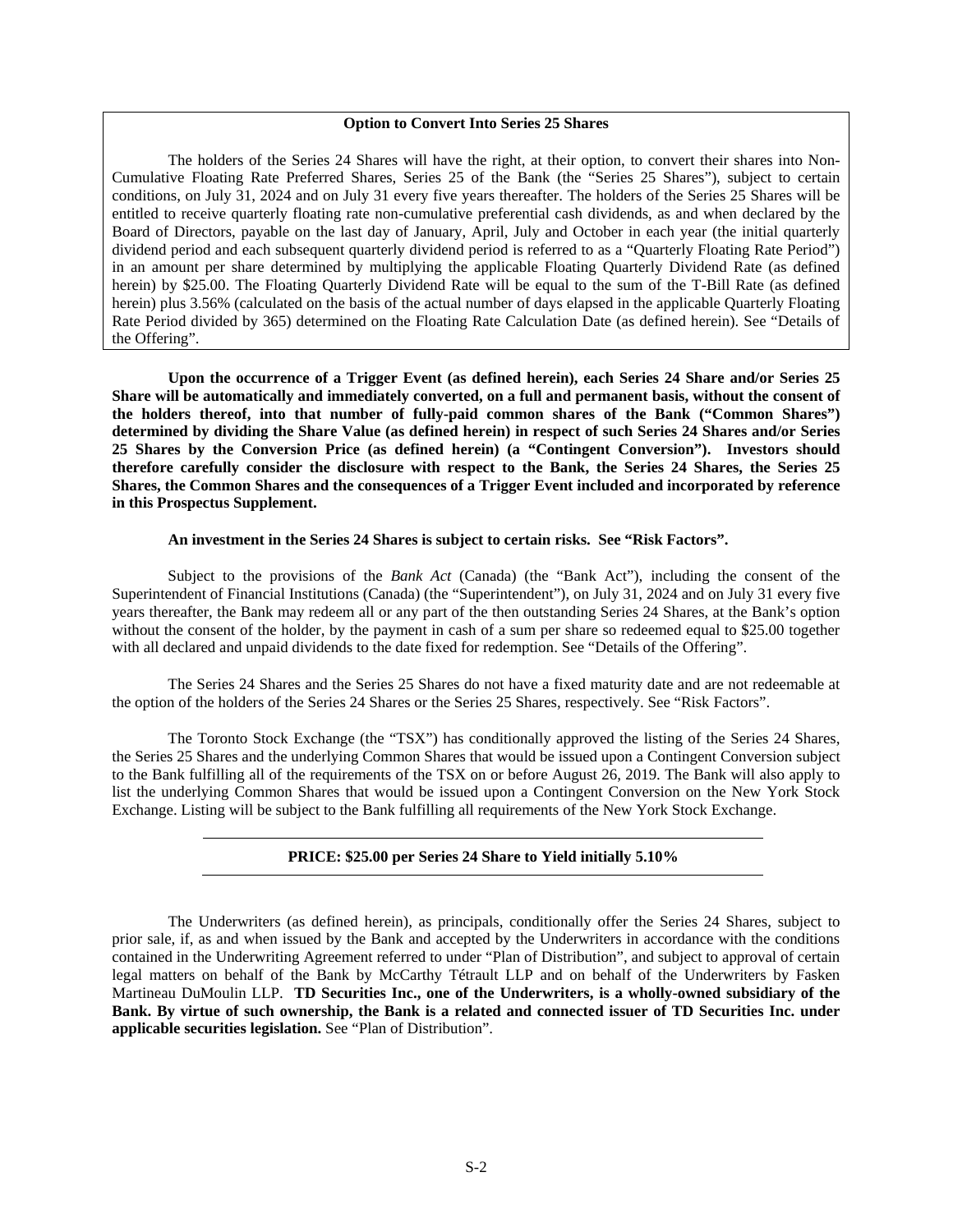|                     | <b>Price to the</b> | Underwriters'            | <b>Net Proceeds</b>  |
|---------------------|---------------------|--------------------------|----------------------|
|                     | Public              | $\mathbf{F}$ ee $^{(1)}$ | to the Bank $^{(2)}$ |
| Per Series 24 Share | \$25.00             | \$0.75                   | \$24.25              |
| Total               | \$450,000,000       | \$13,500,000             | \$436,500,000        |

(1) The Underwriters' fee is \$0.25 for each Series 24 Share sold to certain institutions and \$0.75 per Series 24 Share for all other shares sold. The Underwriters' fee set forth in the table assumes that no shares are sold to such institutions.

(2) Before deduction of expenses of the issue estimated at \$400,000, which, together with the Underwriters' fee, are payable by the Bank.

In connection with this offering, the Underwriters may over allot or effect transactions that stabilize or maintain the market price of the Series 24 Shares in accordance with applicable market stabilization rules. **The Underwriters may offer the Series 24 Shares at a lower price than stated above. See "Plan of Distribution".**

Subscriptions for Series 24 Shares will be received by the Underwriters subject to rejection or allotment in whole or in part and the right is reserved to close the subscription books at any time without notice. It is expected that the closing date will be on or about June 4, 2019 or such later date as the Bank and the Underwriters may agree, but in any event not later than July 2, 2019. A book-entry only certificate representing the Series 24 Shares will be issued in registered form only to CDS Clearing and Depository Services Inc. ("CDS"), or its nominee, and will be deposited with CDS on closing of this offering. A purchaser of the Series 24 Shares will receive only a customer confirmation from the registered dealer who is a CDS participant and from or through whom the Series 24 Shares are purchased. See "Details of the Offering — Depository Services".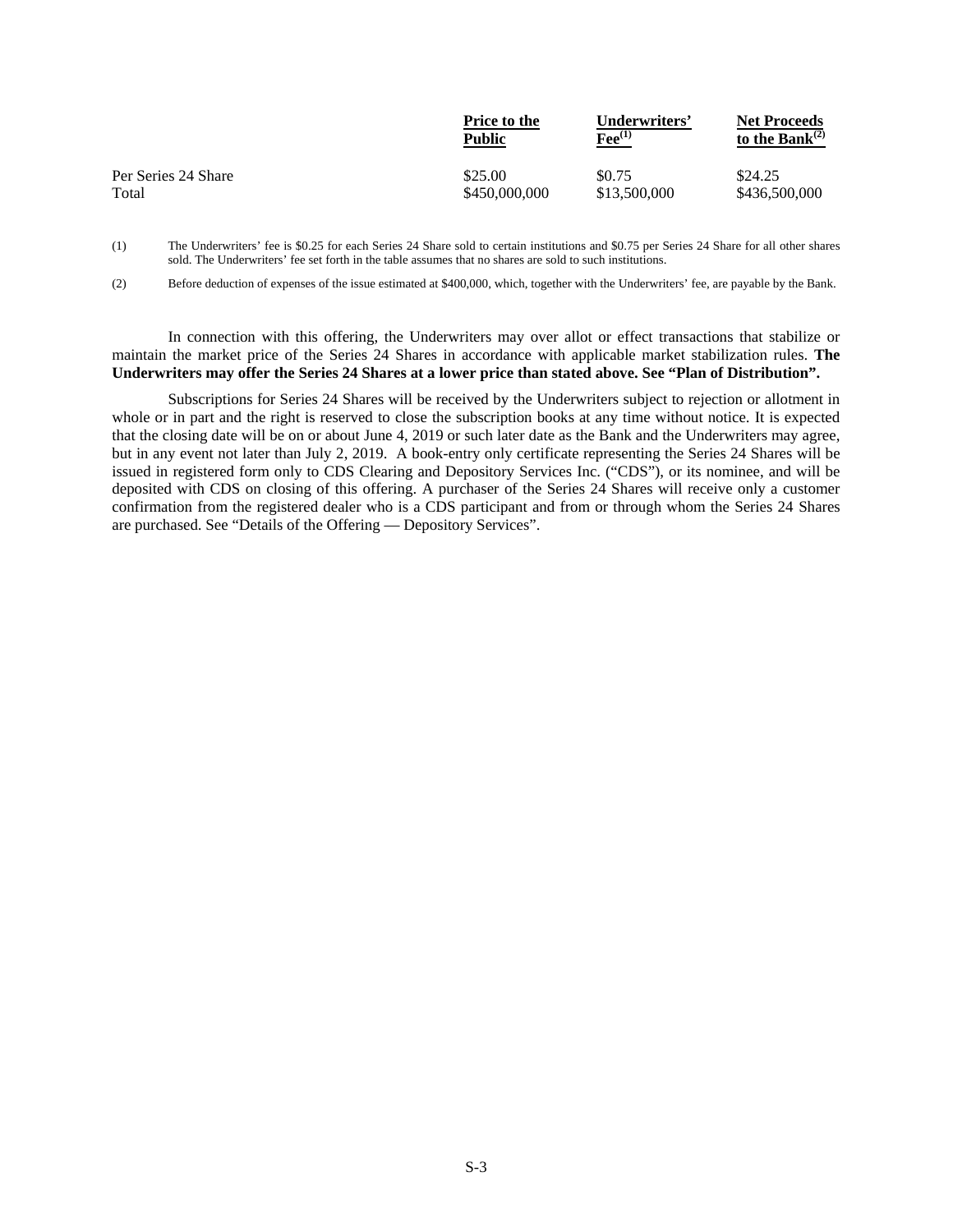# **TABLE OF CONTENTS**

**Page**

In this Prospectus Supplement, unless otherwise indicated, capitalized terms which are defined in the accompanying short form base shelf prospectus of the Bank dated December 28, 2018 (the "Prospectus") are used herein with the meanings defined therein.

### **ELIGIBILITY FOR INVESTMENT**

<span id="page-3-0"></span>In the opinion of McCarthy Tétrault LLP, counsel to the Bank, and Fasken Martineau DuMoulin LLP, counsel to the Underwriters, the Series 24 Shares to be issued under this Prospectus Supplement, if issued on the date hereof, would be, on such date, qualified investments under the *Income Tax Act* (Canada) (the "Tax Act") and the regulations thereunder for trusts governed by registered retirement savings plans ("RRSPs"), registered retirement income funds ("RRIFs"), deferred profit sharing plans, registered education savings plans ("RESPs"), registered disability savings plans ("RDSPs") and tax-free savings accounts ("TFSAs"). The Series 24 Shares will not be prohibited investments (as defined in the Tax Act) on such date for a TFSA, RDSP, RESP, RRSP or RRIF provided that, for purposes of subsection 207.01(4) of the Tax Act, the holder of the TFSA or RDSP, the subscriber of the RESP or the annuitant of the RRSP or RRIF, as the case may be, deals at arm's length with the Bank and does not have a significant interest (within the meaning of the Tax Act) in the Bank, or provided that such shares constitute "excluded property" (as defined in subsection 207.01(1) of the Tax Act) for the TFSA, RDSP, RESP, RRSP or RRIF, as the case may be. Holders of TFSAs or RDSPs, subscribers of RESPs and annuitants of RRSPs or RRIFs should consult their own tax advisors in this regard.

### **CAUTION REGARDING FORWARD-LOOKING STATEMENTS**

<span id="page-3-1"></span>This Prospectus Supplement, including those documents incorporated by reference, may contain forwardlooking statements. All such statements are made pursuant to the "safe harbour" provisions of, and are intended to be forward-looking statements under, applicable Canadian and U.S. securities legislation, including the U.S. Private Securities Litigation Reform Act of 1995. Forward-looking statements include, but are not limited to, statements made in this Prospectus Supplement, the Bank's management's discussion & analysis for the fiscal year ended October 31, 2018 (the "2018 MD&A") under the heading "Economic Summary and Outlook", for the Canadian Retail, U.S. Retail, and Wholesale Banking segments under the heading "Business Outlook and Focus for 2019" and for the Corporate segment "Focus for 2019", and in other statements regarding the Bank's objectives and priorities for 2019 and beyond and strategies to achieve them, the regulatory environment in which the Bank operates and the Bank's anticipated financial performance. Forward-looking statements are typically identified by words such as "will", "would", "should", "believe", "expect", "anticipate", "intend", "estimate", "plan", "goal", "target", "may", and "could".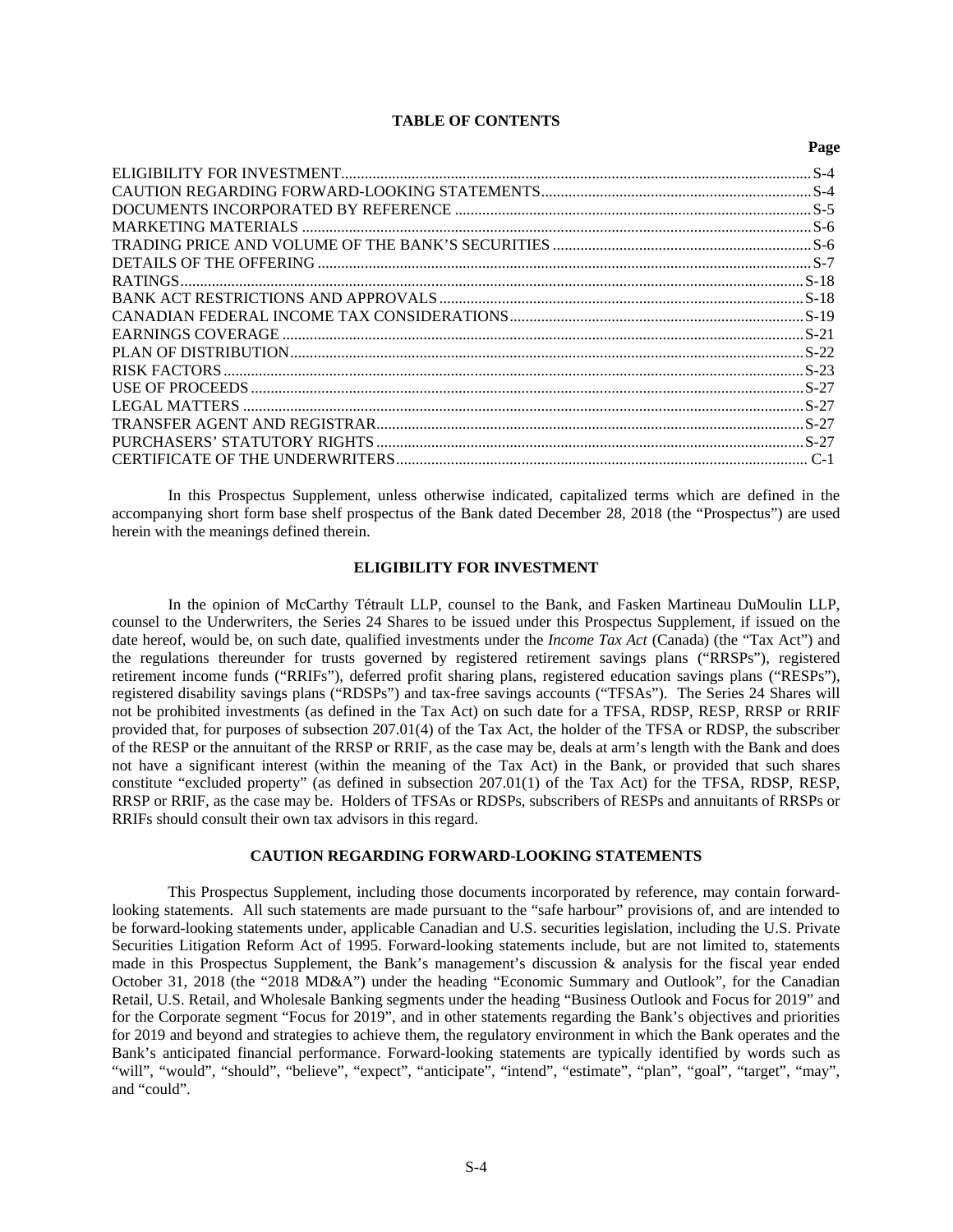By their very nature, these forward-looking statements require the Bank to make assumptions and are subject to inherent risks and uncertainties, general and specific. Especially in light of the uncertainty related to the physical, financial, economic, political, and regulatory environments, such risks and uncertainties – many of which are beyond the Bank's control and the effects of which can be difficult to predict – may cause actual results to differ materially from the expectations expressed in the forward-looking statements. Risk factors that could cause, individually or in the aggregate, such differences include: credit, market (including equity, commodity, foreign exchange, interest rate and credit spreads), liquidity, operational (including technology and infrastructure), reputational, insurance, strategic, regulatory, legal, environmental, capital adequacy, and other risks. Examples of such risk factors include the general business and economic conditions in the regions in which the Bank operates; the ability of the Bank to execute on key priorities, including the successful completion of acquisitions and dispositions, business retention plans, and strategic plans and to attract, develop, and retain key executives; disruptions in or attacks (including cyber-attacks) on the Bank's information technology, internet, network access, or other voice or data communications systems or services; the evolution of various types of fraud or other criminal behaviour to which the Bank is exposed; the failure of third parties to comply with their obligations to the Bank or its affiliates, including relating to the care and control of information; the impact of new and changes to, or application of, current laws and regulations, including without limitation tax laws, capital guidelines and liquidity regulatory guidance and the bank recapitalization "bail-in" regime; exposure related to significant litigation and regulatory matters; increased competition, including through internet and mobile banking and non-traditional competitors; changes to the Bank's credit ratings; changes in currency and interest rates (including the possibility of negative interest rates); increased funding costs and market volatility due to market illiquidity and competition for funding; critical accounting estimates and changes to accounting standards, policies, and methods used by the Bank; existing and potential international debt crises; and the occurrence of natural and unnatural catastrophic events and claims resulting from such events. The Bank cautions that the preceding list is not exhaustive of all possible risk factors and other factors could also adversely affect the Bank's results. For more detailed information, please refer to the "Risk Factors and Management", and "Significant Events and Pending Acquisitions" sections of the 2018 MD&A, as may be updated in subsequently filed quarterly reports to shareholders. All such factors should be considered carefully, as well as other uncertainties and potential events, and the inherent uncertainty of forwardlooking statements, when making decisions with respect to the Bank and the Bank cautions readers not to place undue reliance on the Bank's forward-looking statements.

Material economic assumptions underlying the forward-looking statements contained in this Prospectus Supplement or any documents incorporated by reference herein are set out in the 2018 MD&A under the headings "Economic Summary and Outlook", for the Canadian Retail, U.S. Retail, and Wholesale Banking segments, "Business Outlook and Focus for 2019", and for the Corporate segment, "Focus for 2019", each as may be updated in subsequently filed quarterly reports to shareholders.

Any forward-looking statements contained in this Prospectus Supplement represent the views of management only as of the date of this Prospectus Supplement and are presented for the purpose of assisting prospective purchasers of the Bank's securities in understanding the Bank's financial position, objectives and priorities and anticipated financial performance as at and for the periods ended on the dates presented, and may not be appropriate for other purposes. The Bank does not undertake to update any forward-looking statements, whether written or oral, that may be made from time to time by or on its behalf, except as required under applicable securities legislation. See "Risk Factors".

# **DOCUMENTS INCORPORATED BY REFERENCE**

<span id="page-4-0"></span>This Prospectus Supplement is deemed to be incorporated by reference into the Prospectus solely for the purpose of the offering of the Series 24 Shares. Other documents are also incorporated or deemed to be incorporated by reference into the Prospectus and reference should be made to the Prospectus for full particulars thereof. In addition, the following documents filed with the Superintendent and the various securities commissions or similar authorities in Canada are incorporated by reference into this Prospectus Supplement:

(i) the management proxy circular dated as of February 4, 2019;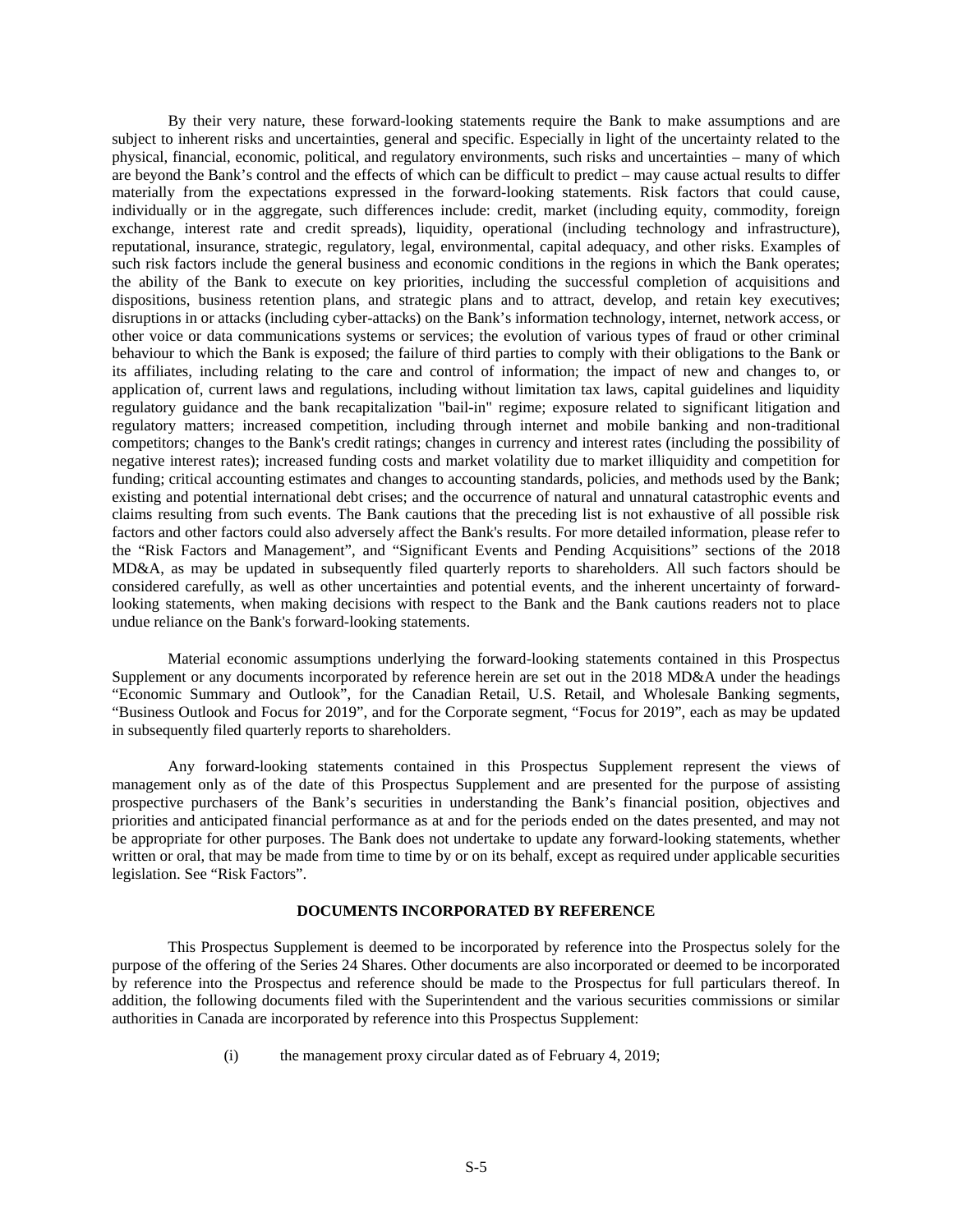- (ii) the Second Quarter 2019 Report to Shareholders for the three and six months ended April 30, 2019, which includes consolidated interim financial statements (unaudited) and the management's discussion and analysis thereon (the "Q2 2019 MD&A");
- (iii) the initial term sheet delivered to potential investors with respect to this offering dated May 24, 2019 (the "Initial Term Sheet"); and
- (iv) the revised term sheet delivered to potential investors with respect to this offering dated May 24, 2019 (the "Revised Term Sheet", together with the Initial Term Sheet, the "Marketing Materials").

Any statement contained in this Prospectus Supplement or in a document incorporated or deemed to be incorporated by reference herein shall be deemed to be modified or superseded for the purposes of this Prospectus Supplement to the extent that a statement contained herein or in any other subsequently filed document which also is or is deemed to be incorporated by reference herein modifies or supersedes such statement. The modifying or superseding statement need not state that it has modified or superseded a prior statement or include any other information set forth in the document that it modifies or supersedes. The making of a modifying or superseding statement is not to be deemed an admission for any purposes that the modified or superseded statement, when made, constituted a misrepresentation, an untrue statement of a material fact or an omission to state a material fact that was required to be stated or that was necessary to make a statement not misleading in light of the circumstances in which it was made. Any statement so modified or superseded shall not be deemed, except as so modified or superseded, to constitute a part of this Prospectus Supplement.

# **MARKETING MATERIALS**

<span id="page-5-0"></span>The Marketing Materials are not part of this Prospectus Supplement or the Prospectus to the extent that the contents of such materials have been modified or superseded by a statement contained in this Prospectus Supplement or any amendment. In addition, any template version of any other marketing materials filed with the securities commission or similar authority in each of the provinces and territories of Canada in connection with this offering after the date hereof but prior to the termination of the distribution of the Series 24 Shares under this Prospectus Supplement is deemed to be incorporated by reference herein and in the Prospectus.

# **TRADING PRICE AND VOLUME OF THE BANK'S SECURITIES**

<span id="page-5-1"></span>The following chart sets out the trading price and volume of the Bank's securities on the TSX during the 12 months preceding the date of this Prospectus Supplement.

|                                                   | May<br>2018              | June<br>2018             | July<br>2018             | Aug<br>2018              | <b>Sept</b><br>2018      | Oct<br>2018              | <b>Nov</b><br>2018       | <b>Dec</b><br>2018       | Jan<br>2019              | Feb<br>2019              | Mar<br>2019              | Apr<br>2019              | May 1,<br>2019 to<br>May 24,<br>2019 |
|---------------------------------------------------|--------------------------|--------------------------|--------------------------|--------------------------|--------------------------|--------------------------|--------------------------|--------------------------|--------------------------|--------------------------|--------------------------|--------------------------|--------------------------------------|
| <b>COMMON SHARES</b>                              |                          |                          |                          |                          |                          |                          |                          |                          |                          |                          |                          |                          |                                      |
| High (\$)<br>Low $(\$)$<br>Vol. ('000)            | 76.81<br>71.90<br>75,987 | 77.47<br>74.85<br>74,506 | 77.17<br>75.45<br>44,755 | 79.54<br>76.38<br>53,733 | 80.05<br>78.05<br>60,650 | 79.24<br>71.31<br>75,110 | 74.26<br>70.32<br>62,809 | 74.40<br>65.56<br>89,169 | 74.08<br>67.12<br>84,167 | 77.40<br>73.72<br>60,840 | 76.40<br>72.49<br>96,621 | 76.42<br>72.80<br>75,616 | 76.56<br>73.17<br>45,906             |
| <b>PREFERRED SHARES</b>                           |                          |                          |                          |                          |                          |                          |                          |                          |                          |                          |                          |                          |                                      |
| Series 1<br>High (\$)<br>Low $(\$)$<br>Vol ('000) | 23.71<br>22.64<br>432    | 23.58<br>23.16<br>263    | 23.79<br>23.10<br>147    | 23.88<br>23.54<br>194    | 23.70<br>23.25<br>164    | 23.89<br>22.045<br>354   | 23.02<br>20.17<br>248    | 21.23<br>17.76<br>527    | 20.63<br>18.70<br>318    | 20.10<br>18.86<br>592    | 19.64<br>18.43<br>350    | 19.41<br>18.41<br>163    | 18.65<br>18.09<br>220                |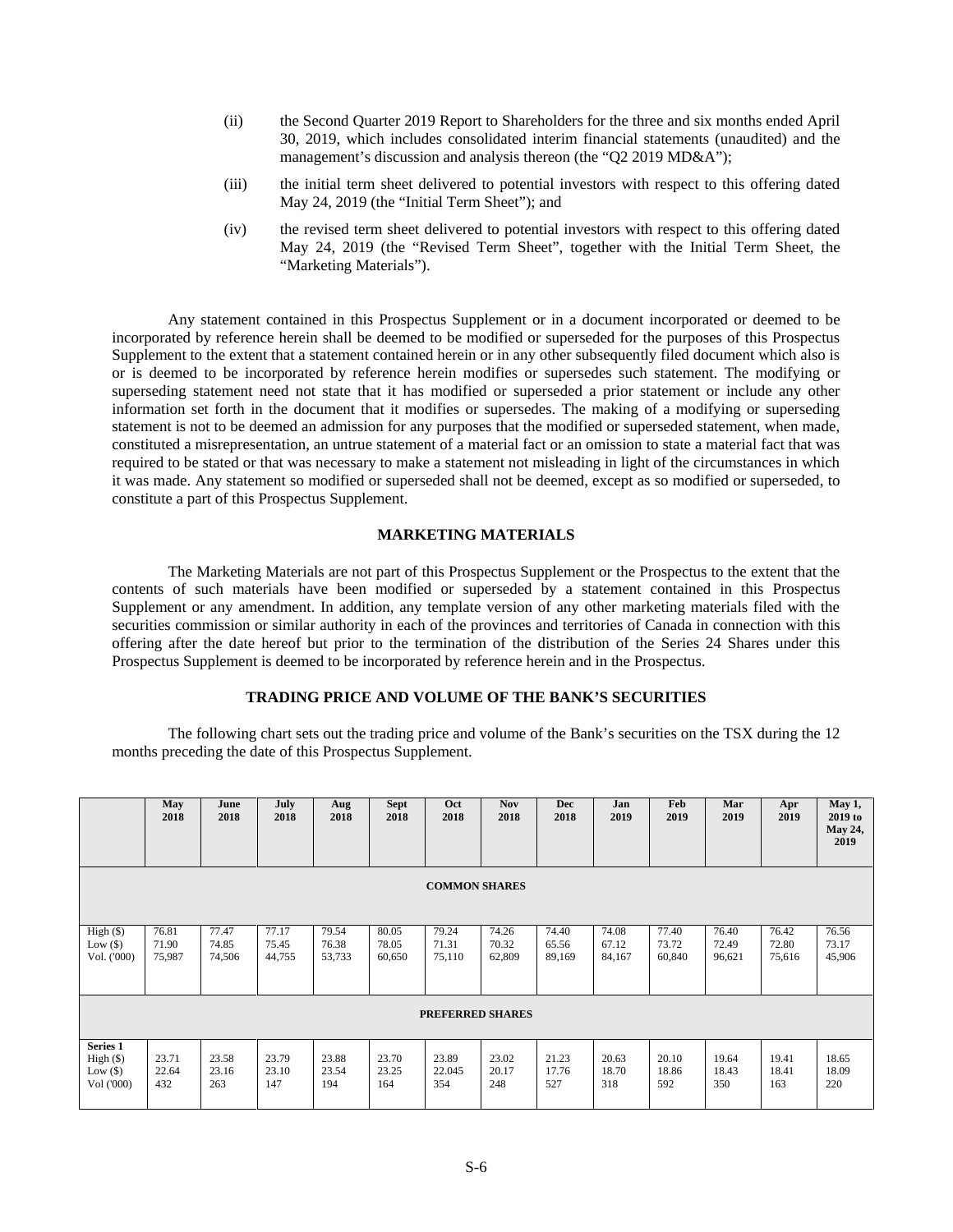|                                                             | <b>May</b><br>2018    | June<br>2018          | July<br>2018          | Aug<br>2018           | <b>Sept</b><br>2018     | Oct<br>2018             | Nov<br>2018             | <b>Dec</b><br>2018    | Jan<br>2019             | Feb<br>2019           | Mar<br>2019           | Apr<br>2019           | May 1,<br>2019 to<br>May 24, |
|-------------------------------------------------------------|-----------------------|-----------------------|-----------------------|-----------------------|-------------------------|-------------------------|-------------------------|-----------------------|-------------------------|-----------------------|-----------------------|-----------------------|------------------------------|
|                                                             |                       |                       |                       |                       |                         |                         |                         |                       |                         |                       |                       |                       | 2019                         |
| Series 3<br>High (\$)<br>Low $(\$)$<br>Vol ('000)           | 23.75<br>22.68<br>322 | 23.54<br>23.12<br>286 | 23.79<br>23.17<br>133 | 23.80<br>23.50<br>397 | 23.70<br>23.27<br>75    | 24.08<br>21.71<br>311   | 23.02<br>20.15<br>232   | 21.13<br>17.75<br>380 | 20.59<br>18.70<br>224   | 20.01<br>18.89<br>281 | 19.59<br>18.40<br>261 | 19.25<br>18.40<br>138 | 18.63<br>18.07<br>456        |
| Series 5<br>High (\$)<br>Low $(\$)$<br>Vol ('000)           | 23.60<br>22.50<br>687 | 23.44<br>22.96<br>246 | 23.71<br>23.00<br>299 | 23.77<br>23.35<br>452 | 23.77<br>23.10<br>278   | 23.77<br>21.74<br>458   | 22.76<br>19.81<br>248   | 21.00<br>17.66<br>523 | 20.48<br>18.35<br>252   | 20.01<br>18.66<br>314 | 19.58<br>18.49<br>368 | 19.39<br>17.96<br>464 | 18.62<br>18.25<br>211        |
| <b>Series 7</b><br>High (\$)<br>Low $(\$)$<br>Vol. ('000)   | 24.86<br>24.24<br>345 | 24.72<br>24.32<br>86  | 24.68<br>24.26<br>386 | 24.75<br>24.51<br>240 | 24.72<br>24.38<br>205   | 25.00<br>23.21<br>288   | 24.35<br>21.45<br>86    | 22.47<br>19.98<br>279 | 22.34<br>20.54<br>364   | 22.34<br>20.90<br>136 | 22.13<br>20.32<br>155 | 21.50<br>20.66<br>125 | 21.25<br>20.59<br>98         |
| Series 9<br>High (\$)<br>Low $(\$)$<br>Vol. ('000)          | 24.99<br>24.40<br>475 | 24.84<br>24.50<br>128 | 24.92<br>24.43<br>42  | 24.95<br>24.72<br>82  | 24.97<br>24.59<br>103   | 25.05<br>23.43<br>109   | 24.42<br>21.97<br>206   | 22.86<br>20.20<br>99  | 23.04<br>21.17<br>308   | 22.60<br>21.10<br>52  | 22.53<br>21.05<br>66  | 22.07<br>21.35<br>151 | 21.87<br>21.36<br>147        |
| Series 11<br>High (\$)<br>Low $(\$)$<br>Vol. ('000)         | 24.60<br>24.37<br>63  | 25.10<br>24.50<br>41  | 25.18<br>24.72<br>44  | 24.99<br>24.76<br>47  | 24.98<br>24.75<br>34    | 24.99<br>23.42<br>170   | 24.24<br>23.35<br>100   | 24.43<br>23.40<br>75  | 24.41<br>23.62<br>70    | 24.06<br>23.66<br>108 | 24.55<br>23.76<br>170 | 24.64<br>24.00<br>84  | 24.19<br>24.00<br>95         |
| Series 12<br>High (\$)<br>Low $(\$)$<br>Vol. ('000)         | 26.65<br>26.34<br>846 | 26.62<br>26.30<br>451 | 26.63<br>26.22<br>163 | 26.50<br>26.25<br>294 | 26.64<br>26.15<br>245   | 26.59<br>25.71<br>292   | 26.15<br>25.63<br>830   | 26.16<br>25.45<br>290 | 26.08<br>25.55<br>331   | 26.00<br>25.76<br>490 | 26.33<br>25.91<br>342 | 26.44<br>25.87<br>360 | 26.08<br>25.90<br>175        |
| Series 14<br>High (\$)<br>Low $(\$)$<br>Vol. ('000)         | 26.27<br>25.90<br>269 | 26.17<br>25.99<br>176 | 26.16<br>25.80<br>175 | 26.18<br>25.97<br>575 | 26.08<br>25.83<br>708   | 26.12<br>25.25<br>761   | 25.75<br>25.25<br>1,413 | 25.65<br>25.15<br>512 | 25.64<br>25.05<br>1,184 | 25.69<br>25.40<br>342 | 25.98<br>25.49<br>426 | 26.12<br>25.50<br>482 | 25.80<br>25.70<br>216        |
| Series 16<br>High (\$)<br>Low $(\$)$<br>Vol. ('000)         | 25.45<br>25.12<br>224 | 25.35<br>24.92<br>407 | 25.57<br>24.98<br>206 | 25.60<br>25.31<br>409 | 25.43<br>25.00<br>206   | 25.42<br>24.30<br>304   | 25.10<br>23.05<br>278   | 24.05<br>21.10<br>293 | 23.65<br>21.83<br>359   | 24.35<br>22.62<br>375 | 24.10<br>22.87<br>250 | 23.30<br>22.53<br>144 | 23.25<br>22.58<br>260        |
| Series 18<br>High (\$)<br>Low $(\$)$<br>Vol. ('000)         | 25.68<br>25.00<br>359 | 25.30<br>25.04<br>181 | 25.63<br>24.95<br>144 | 25.72<br>25.29<br>109 | 25.67<br>25.01<br>246   | 25.54<br>24.71<br>245   | 25.18<br>22.49<br>163   | 22.90<br>20.05<br>659 | 23.54<br>21.42<br>330   | 22.88<br>21.50<br>206 | 23.27<br>22.02<br>140 | 23.00<br>21.38<br>117 | 22.12<br>21.31<br>226        |
| Series $20^{(1)}$<br>High (\$)<br>Low $(\$)$<br>Vol. ('000) |                       |                       |                       |                       | 25.17<br>24.86<br>1,861 | 25.25<br>24.55<br>1,532 | 24.99<br>22.23<br>329   | 23.25<br>19.90<br>780 | 23.40<br>20.65<br>337   | 22.56<br>21.52<br>355 | 22.89<br>21.59<br>254 | 22.12<br>21.15<br>190 | 21.74<br>21.06<br>186        |
| Series $22^{(2)}$<br>High()<br>Low $(\$)$<br>Vol. ('000)    |                       |                       |                       |                       |                         |                         |                         |                       | 25.09<br>24.75<br>1,447 | 25.36<br>24.90<br>924 | 25.60<br>25.20<br>315 | 25.85<br>25.30<br>711 | 25.65<br>24.98<br>301        |

(1) The Series 20 Shares were issued on September 13, 2018. (2) The Series 22 Shares were issued on January 28, 2019.

# **DETAILS OF THE OFFERING**

<span id="page-6-0"></span>The following is a summary of certain provisions attaching to the Series 24 Shares as a series and the Series 25 Shares as a series, each of which represents a series of Class A First Preferred Shares. See "Description of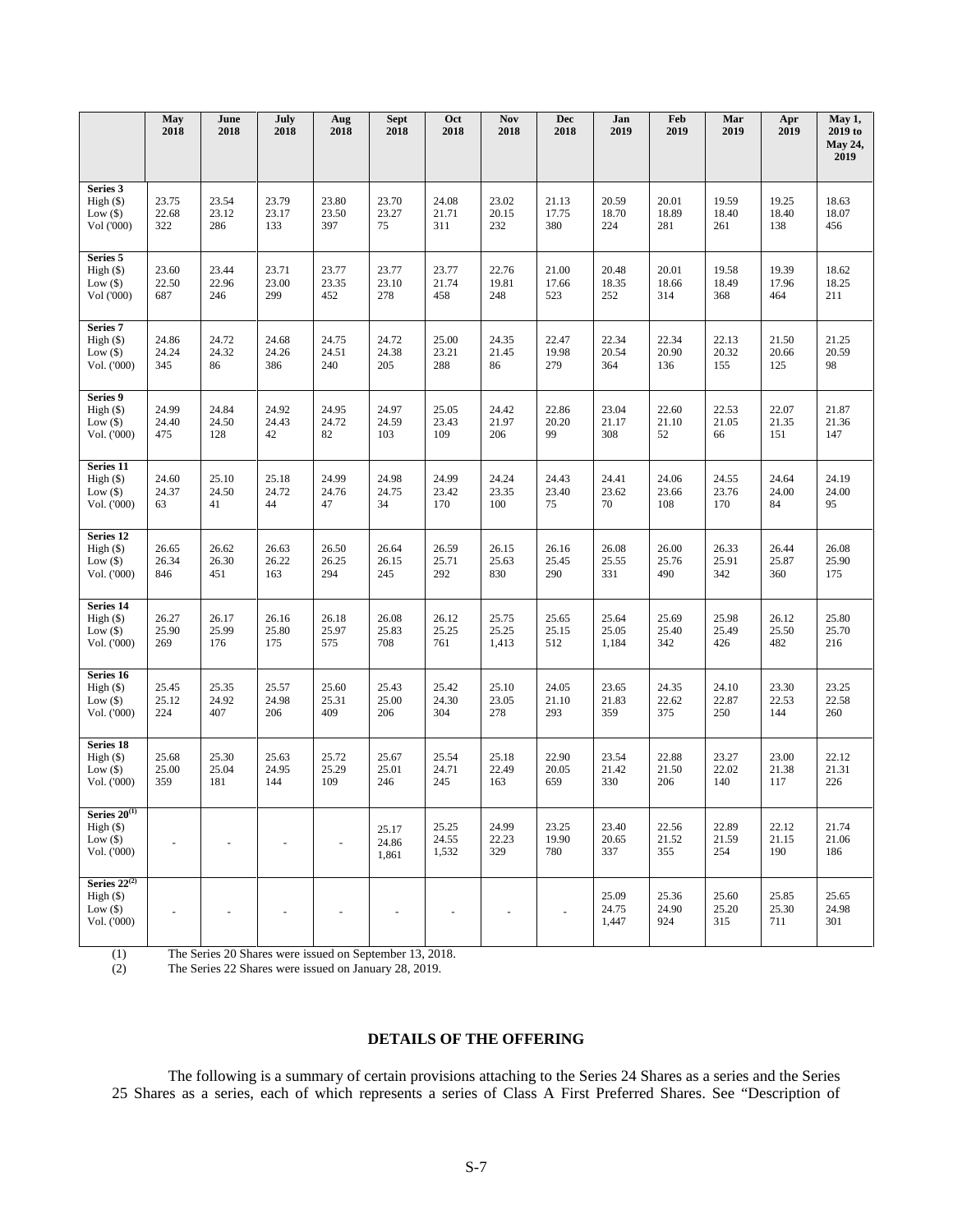Preferred Shares" in the Prospectus for a description of the general terms and provisions of the Class A First Preferred Shares as a class.

# **Certain Provisions of the Series 24 Shares as a Series**

# *Definition of Terms*

The following definitions are relevant to the Series 24 Shares.

**"Annual Fixed Dividend Rate"** means, for any Subsequent Fixed Rate Period, the rate of interest (expressed as a percentage rate rounded to the nearest one hundred-thousandth of one percent (with 0.000005% being rounded up)) equal to the Government of Canada Yield on the applicable Fixed Rate Calculation Date plus 3.56%.

**"Bloomberg Screen GCAN5YR Page"** means the display designated as page ''GCAN5YR<INDEX>'' on the Bloomberg Financial L.P. service (or such other page as may replace the GCAN5YR page on that service) for purposes of displaying Government of Canada bond yields.

"Fixed Rate Calculation Date" means, for any Subsequent Fixed Rate Period, the 30<sup>th</sup> day prior to the first day of such Subsequent Fixed Rate Period.

**"Government of Canada Yield"** means, on any date, the yield to maturity on such date (assuming semiannual compounding) of a Canadian dollar denominated non-callable Government of Canada bond with a term to maturity of five years as quoted as of 10:00 a.m. (Toronto time) on such date and which appears on the Bloomberg Screen GCAN5YR Page on such date; provided that, if such rate does not appear on the Bloomberg Screen GCAN5YR Page on such date, the Government of Canada Yield will mean the arithmetic average of the yields quoted to the Bank by two registered Canadian investment dealers selected by the Bank as being the annual yield to maturity on such date, compounded semi-annually, which a noncallable Government of Canada bond would carry if issued, in Canadian dollars in Canada, at 100% of its principal amount on such date with a term to maturity of five years.

**"Initial Fixed Rate Period"** means the period from and including the closing date of this offering to but excluding July 31, 2024.

**"Subsequent Fixed Rate Period"** means, for the initial Subsequent Fixed Rate Period, the period from and including July 31, 2024 to but excluding July 31, 2029, and for each succeeding Subsequent Fixed Rate Period, the period from and including the day immediately following the end of the immediately preceding Subsequent Fixed Rate Period to but excluding July 31 in the fifth year thereafter.

## *Issue Price*

The Series 24 Shares will have an issue price of \$25.00 per share.

# *Dividends on Series 24 Shares*

During the Initial Fixed Rate Period, the holders of the Series 24 Shares will be entitled to receive fixed quarterly non-cumulative preferential cash dividends, as and when declared by the Board of Directors, subject to the provisions of the Bank Act, payable on the last day of January, April, July and October in each year, at a per annum rate of 5.10% per share or \$1.275 per share per annum. Notwithstanding the foregoing, the first dividend per Series 24 Share, if declared, will be payable on October 31, 2019 in respect of the period from and including June 4, 2019 to but excluding October 31, 2019, in the amount of \$0.5205 per share, based on the anticipated closing date of this offering of June 4, 2019.

During each Subsequent Fixed Rate Period, the holders of the Series 24 Shares will be entitled to receive fixed quarterly non-cumulative preferential cash dividends, as and when declared by the Board of Directors, subject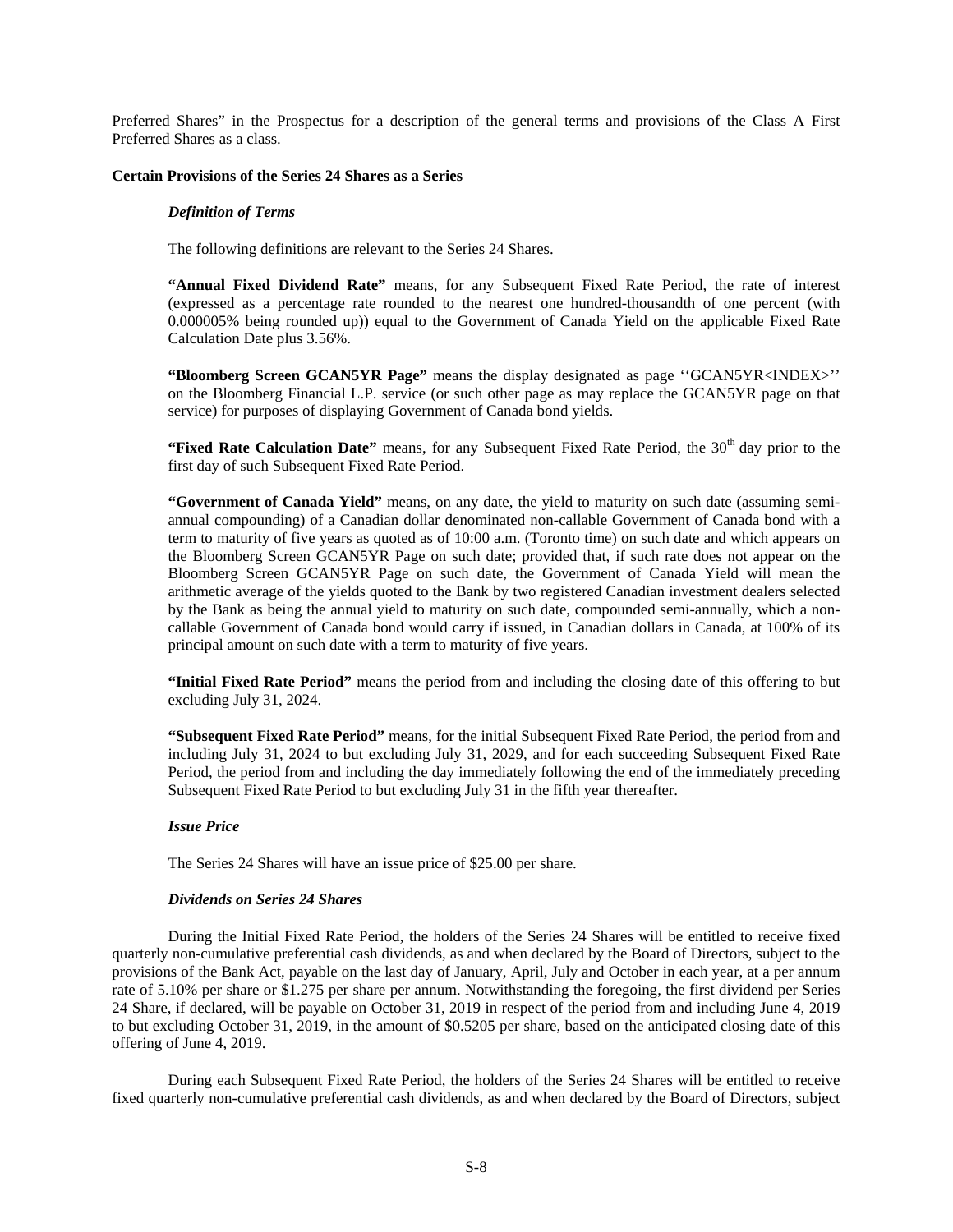to the provisions of the Bank Act, payable on the last day of January, April, July and October in each year, in an amount per share per annum determined by multiplying the Annual Fixed Dividend Rate applicable to such Subsequent Fixed Rate Period by \$25.00.

The Annual Fixed Dividend Rate applicable to a Subsequent Fixed Rate Period will be determined by the Bank on the Fixed Rate Calculation Date. Such determination will, in the absence of manifest error, be final and binding upon the Bank and upon all holders of the Series 24 Shares. The Bank will, on the Fixed Rate Calculation Date, give written notice of the Annual Fixed Dividend Rate for the ensuing Subsequent Fixed Rate Period to the registered holders of the then outstanding Series 24 Shares.

If the Board of Directors does not declare a dividend, or any part thereof, on the Series 24 Shares on or before the dividend payment date therefor, then the rights of the holders of the Series 24 Shares to such dividend, or to any part thereof, will be extinguished.

## *Redemption of Series 24 Shares*

The Series 24 Shares will not be redeemable prior to July 31, 2024. Subject to the provisions of the Bank Act, including the prior consent of the Superintendent, and to the provisions described below under " — Certain Provisions Common to the Series 24 Shares and the Series 25 Shares — Restrictions on Dividends and Retirement of Series 24 Shares and Series 25 Shares", on July 31, 2024 and on July 31 every five years thereafter, the Bank may redeem all or any part of the then outstanding Series 24 Shares, at the Bank's option without the consent of the holder, by the payment in cash of a sum per share so redeemed equal to \$25.00 together with all declared and unpaid dividends to the date fixed for redemption.

Notice of any redemption of the Series 24 Shares will be given in writing by the Bank not more than 60 days and not less than 30 days prior to the date fixed for redemption. If less than all of the outstanding Series 24 Shares are at any time to be redeemed, the shares to be redeemed will be selected pro rata disregarding fractions or in such other manner as the Bank may determine.

## *Conversion of Series 24 Shares into Series 25 Shares*

The holders of the Series 24 Shares will have the right, at their option, on July 31, 2024 and on July 31 every five years thereafter (each, a "Series 24 Conversion Date"), to convert, subject to the restrictions on conversion described below and the payment or delivery to the Bank of evidence of payment of the tax (if any) payable, all or any of their Series 24 Shares into Series 25 Shares on the basis of one Series 25 Share for each Series 24 Share. Notice of a holder's intention to convert Series 24 Shares is irrevocable and must be received by the Bank not earlier than the  $30<sup>th</sup>$  day prior to, but not later than 5:00 p.m. (Toronto time) on the  $15<sup>th</sup>$  day preceding, a Series 24 Conversion Date.

The Bank will, not more than 60 and not less than 30 days prior to the applicable Series 24 Conversion Date, give notice in writing to the then registered holders of the Series 24 Shares of the above-mentioned conversion right. On the 30<sup>th</sup> day prior to each Series 24 Conversion Date, the Bank will give notice in writing to the then registered holders of the Series 24 Shares of the Annual Fixed Dividend Rate for the next succeeding Subsequent Fixed Rate Period and the Floating Quarterly Dividend Rate applicable to the Series 25 Shares for the next succeeding Quarterly Floating Rate Period.

The holders of the Series 24 Shares will not be entitled to convert their shares into Series 25 Shares if the Bank determines that there would remain outstanding on a Series 24 Conversion Date less than 1,000,000 Series 25 Shares, after having taken into account all Series 24 Shares tendered for conversion into Series 25 Shares and all Series 25 Shares tendered for conversion into Series 24 Shares. The Bank will give notice in writing thereof to all registered holders of the Series 24 Shares at least seven days prior to the applicable Series 24 Conversion Date. Furthermore, if the Bank determines that there would remain outstanding on a Series 24 Conversion Date less than 1,000,000 Series 24 Shares, after having taken into account all Series 24 Shares tendered for conversion into Series 25 Shares and all Series 25 Shares tendered for conversion into Series 24 Shares, then, all, but not part, of the remaining outstanding Series 24 Shares will automatically be converted into Series 25 Shares on the basis of one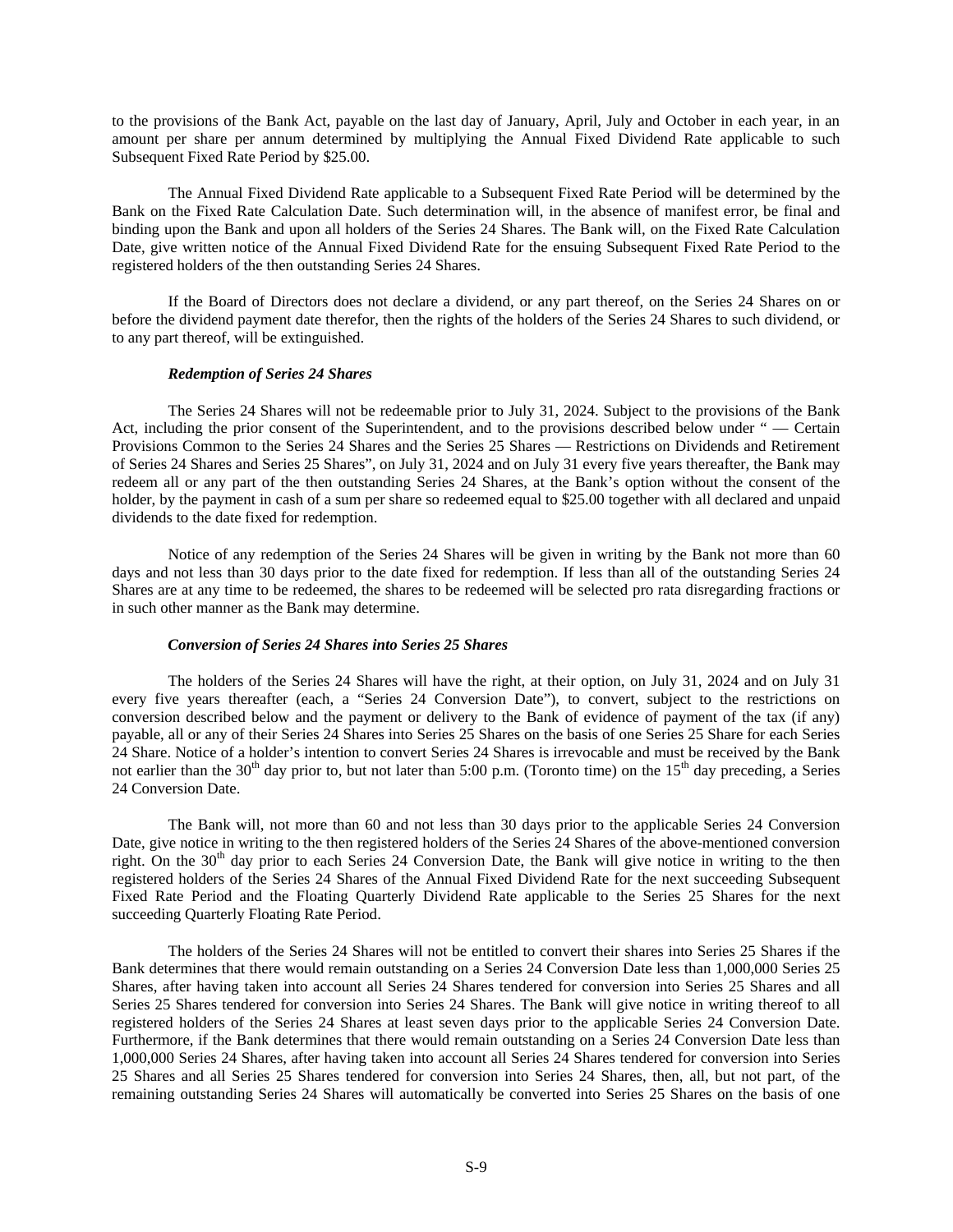Series 25 Share for each Series 24 Share on the applicable Series 24 Conversion Date and the Bank will give notice in writing thereof to the then registered holders of such remaining Series 24 Shares at least seven days prior to the Series 24 Conversion Date.

Upon exercise by a holder of this right to convert Series 24 Shares into Series 25 Shares, or upon automatic conversion as described above, the Bank reserves the right not to (i) deliver Series 25 Shares to any person whom the Bank or its transfer agent has reason to believe is an Ineligible Person or any person who, by virtue of that conversion, would become a Significant Shareholder, or (ii) record in its securities register a transfer or issue of Series 25 Shares to any person whom the Bank or its transfer agent has reason to believe is an Ineligible Government Holder based on a declaration submitted to the Bank or its transfer agent by or on behalf of such person. In such circumstances, the Bank or its agent will hold, as agent of any such person, all or the relevant number of Series 25 Shares otherwise to be delivered to such Ineligible Persons or persons who would become Significant Shareholders or registered to such Ineligible Government Holders, as the case may be, and the Bank or its agent will deliver such shares to a broker retained by the Bank for the purpose of selling such Series 25 Shares to parties other than the Bank and its affiliates on behalf of any such person. Such sales (if any) will be made at such times and at such prices, as the Bank (or its agent as directed by the Bank), in its sole discretion, may determine. Neither the Bank nor its agent will be subject to any liability for failure to sell any such Series 25 Shares on behalf of any such person or at any particular price on any particular day. The net proceeds received by the Bank or its agent from the sale of any such Series 25 Shares will be delivered to any such person, after deducting the costs of sale and any applicable withholding taxes, in accordance with CDS procedures or otherwise. See "Bank Act Restrictions and Approval" in this Prospectus Supplement and "Bank Act Restrictions and Restrictions on Payment of Dividends" in the Prospectus.

If the Bank gives notice to the registered holders of the Series 24 Shares of the redemption of all the Series 24 Shares, the Bank will not be required to give notice as provided hereunder to the registered holders of the Series 24 Shares of an Annual Fixed Dividend Rate, a Floating Quarterly Dividend Rate or of the conversion right of the holders of the Series 24 Shares and the right of any holder of Series 24 Shares to convert such Series 24 Shares will cease and terminate in that event.

# **Certain Provisions of the Series 25 Shares as a Series**

## *Definition of Terms*

The following definitions are relevant to the Series 25 Shares.

**"Floating Quarterly Dividend Rate"** means, for any Quarterly Floating Rate Period, the rate of interest (expressed as a percentage rate rounded to the nearest one hundred-thousandth of one percent (with 0.000005% being rounded up)) equal to the sum of the T-Bill Rate on the applicable Floating Rate Calculation Date plus 3.56% (calculated on the basis of the actual number of days elapsed in such Quarterly Floating Rate Period divided by 365).

"Floating Rate Calculation Date" means, for any Quarterly Floating Rate Period, the 30<sup>th</sup> day prior to the first day of such Quarterly Floating Rate Period.

**"Quarterly Commencement Date"** means the last day of January, April, July and October in each year, commencing July 31, 2024.

**"Quarterly Floating Rate Period"** means, for the initial Quarterly Floating Rate Period, the period from and including July 31, 2024 to but excluding the next following Quarterly Commencement Date, and thereafter the period from and including the day immediately following the end of the immediately preceding Quarterly Floating Rate Period to but excluding the next succeeding Quarterly Commencement Date.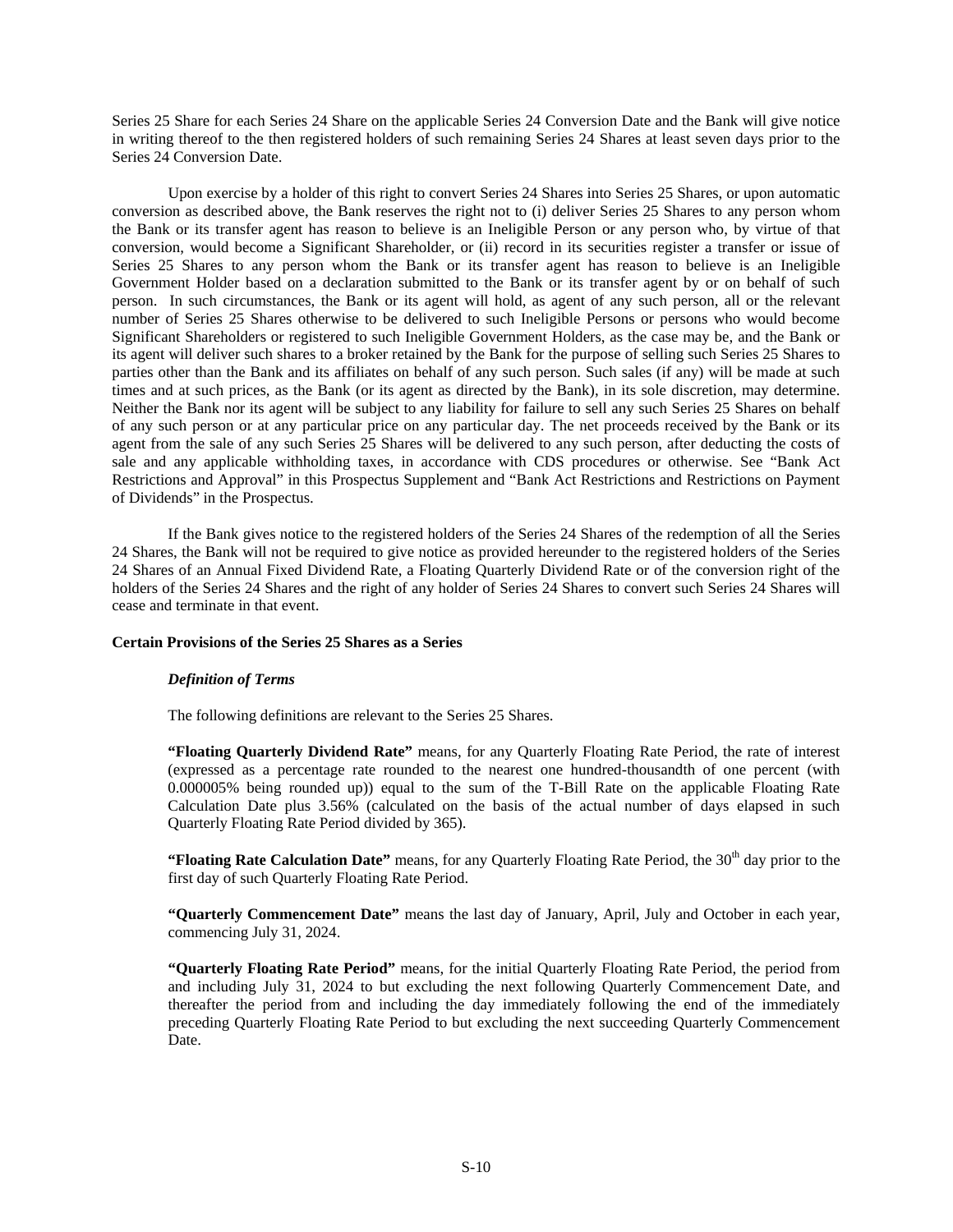**"T-Bill Rate"** means, for any Quarterly Floating Rate Period, the average yield expressed as a percentage per annum on three-month Government of Canada Treasury Bills, as reported by the Bank of Canada, for the most recent treasury bills auction preceding the applicable Floating Rate Calculation Date.

#### *Issue Price*

The Series 25 Shares will have an issue price of \$25.00 per share.

#### *Dividends on Series 25 Shares*

The holders of the Series 25 Shares will be entitled to receive quarterly floating rate non-cumulative preferential cash dividends, as and when declared by the Board of Directors, subject to the provisions of the Bank Act, payable on the last day of January, April, July and October in each year. Such quarterly cash dividends, if declared, will be in an amount per share determined by multiplying the applicable Floating Quarterly Dividend Rate by \$25.00.

The Floating Quarterly Dividend Rate for each Quarterly Floating Rate Period will be determined by the Bank on the Floating Rate Calculation Date. Such determination will, in the absence of manifest error, be final and binding upon the Bank and upon all holders of the Series 25 Shares. The Bank will, on the Floating Rate Calculation Date, give written notice of the Floating Quarterly Dividend Rate for the ensuing Quarterly Floating Rate Period to the registered holders of the then outstanding Series 25 Shares.

If the Board of Directors does not declare a dividend, or any part thereof, on the Series 25 Shares on or before the dividend payment date therefor, then the rights of the holders of the Series 25 Shares to such dividend, or to any part thereof, will be extinguished.

## *Redemption of Series 25 Shares*

Subject to the provisions of the Bank Act, including the prior consent of the Superintendent, and to the provisions described below under " — Certain Provisions Common to the Series 24 Shares and the Series 25 Shares — Restrictions on Dividends and Retirement of Series 24 Shares and Series 25 Shares", the Bank may redeem all or any part of the then outstanding Series 25 Shares, at the Bank's option without the consent of the holder, by the payment in cash of a sum per share so redeemed equal to (i) \$25.00 in the case of redemptions on July 31, 2029 and on July 31 every five years thereafter, or (ii) \$25.50 in the case of redemptions on any other date on or after July 31, 2024, together, in each case, with all declared and unpaid dividends to the date fixed for redemption.

Notice of any redemption of the Series 25 Shares will be given in writing by the Bank not more than 60 days and not less than 30 days prior to the date fixed for redemption. If less than all of the outstanding Series 25 Shares are at any time to be redeemed, the shares to be redeemed will be selected pro rata disregarding fractions or in such other manner as the Bank may determine.

# *Conversion of Series 25 Shares into Series 24 Shares*

The holders of the Series 25 Shares will have the right, at their option, on July 31, 2029 and on July 31 every five years thereafter (each, a "Series 25 Conversion Date"), to convert, subject to the restrictions on conversion described below and the payment or delivery to the Bank of evidence of payment of the tax (if any) payable, all or any of their Series 25 Shares into Series 24 Shares on the basis of one Series 24 Share for each Series 25 Share. Notice of a holder's intention to convert Series 25 Shares is irrevocable and must be received by the Bank not earlier than the  $30<sup>th</sup>$  day prior to, but not later than 5:00 p.m. (Toronto time) on the 15th day preceding, a Series 25 Conversion Date.

The Bank will, not more than 60 and not less than 30 days prior to the applicable Series 25 Conversion Date, give notice in writing to the then registered holders of the Series 25 Shares of the above-mentioned conversion right. On the 30<sup>th</sup> day prior to each Series 25 Conversion Date, the Bank will give notice in writing to the then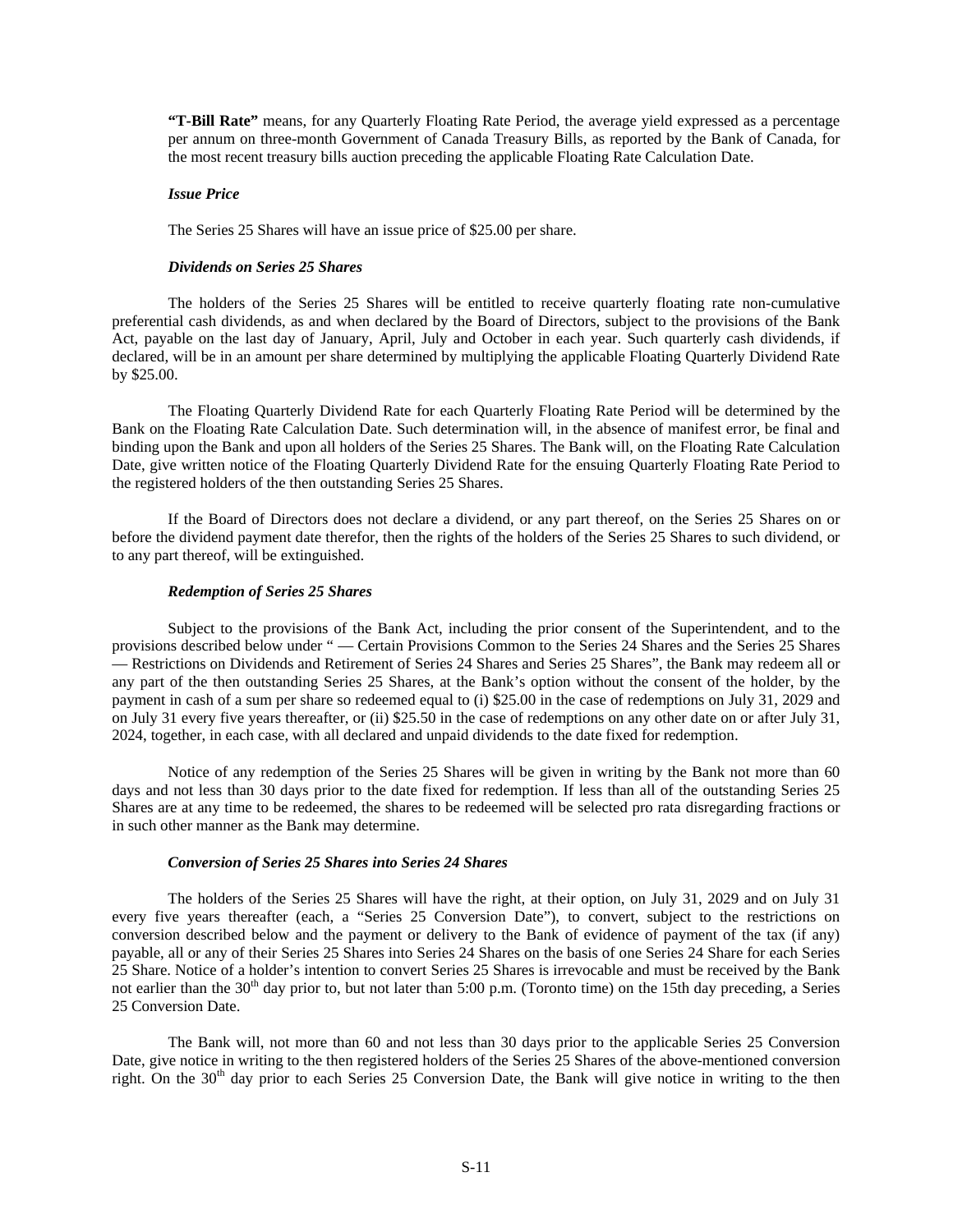registered holders of the Series 25 Shares of the Annual Fixed Dividend Rate applicable to the Series 24 Shares for the next succeeding Subsequent Fixed Rate Period.

The holders of the Series 25 Shares will not be entitled to convert their shares into Series 24 Shares if the Bank determines that there would remain outstanding on a Series 25 Conversion Date less than 1,000,000 Series 24 Shares, after having taken into account all Series 25 Shares tendered for conversion into Series 24 Shares and all Series 24 Shares tendered for conversion into Series 25 Shares. The Bank will give notice in writing thereof to all registered holders of the Series 25 Shares at least seven days prior to the applicable Series 25 Conversion Date. Furthermore, if the Bank determines that there would remain outstanding on a Series 25 Conversion Date less than 1,000,000 Series 25 Shares, after having taken into account all Series 25 Shares tendered for conversion into Series 24 Shares and all Series 24 Shares tendered for conversion into Series 25 Shares, then, all, but not part, of the remaining outstanding Series 25 Shares will automatically be converted into Series 24 Shares on the basis of one Series 24 Share for each Series 25 Share on the applicable Series 25 Conversion Date and the Bank will give notice in writing thereof to the then registered holders of such remaining Series 25 Shares at least seven days prior to the Series 25 Conversion Date.

Upon exercise by a holder of this right to convert Series 25 Shares into Series 24 Shares, or upon automatic conversion as described above, the Bank reserves the right not to (i) deliver Series 24 Shares to any person whom the Bank or its transfer agent has reason to believe is an Ineligible Person or any person who, by virtue of that conversion, would become a Significant Shareholder, or (ii) record in its securities register a transfer or issue of Series 24 Shares to any person whom the Bank or its transfer agent has reason to believe is an Ineligible Government Holder based on a declaration submitted to the Bank or its transfer agent by or on behalf of such person. In those circumstances, the Bank or its agent will hold, as agent of any such person, all or the relevant number of Series 24 Shares otherwise to be delivered to such Ineligible Persons or persons who would become Significant Shareholders or registered to such Ineligible Government Holders, as the case may be, and the Bank or its agent will deliver such shares to a broker retained by the Bank for the purpose of selling such Series 24 Shares to parties other than the Bank and its affiliates on behalf of any such person. Such sales (if any) will be made at such times and at such prices, as the Bank (or its agent as directed by the Bank), in its sole discretion, may determine. Neither the Bank nor its agent will be subject to any liability for failure to sell any such Series 24 Shares on behalf of any such person or at any particular price on any particular day. The net proceeds received by the Bank or its agent from the sale of any such Series 24 Shares will be delivered to any such person, after deducting the costs of sale and any applicable withholding taxes, in accordance with CDS procedures or otherwise. See "Bank Act Restrictions and Approval" in this Prospectus Supplement and "Bank Act Restrictions and Restrictions on Payment of Dividends" in the Prospectus.

If the Bank gives notice to the registered holders of the Series 25 Shares of the redemption of all the Series 25 Shares, the Bank will not be required to give notice as provided hereunder to the registered holders of the Series 25 Shares of an Annual Fixed Dividend Rate or of the conversion right of the holders of the Series 25 Shares and the right of any holder of Series 25 Shares to convert such Series 25 Shares will cease and terminate in that event.

# **Certain Provisions Common to the Series 24 Shares and the Series 25 Shares**

## *Definition of Terms*

The following definitions are relevant to both the Series 24 Shares and the Series 25 Shares:

"**Common Share Price**" means the volume weighted average per share trading price of the Common Shares on the TSX for the 10 consecutive Trading Day period ending on the Trading Day immediately before the occurrence of a Trigger Event, or if the Common Shares are not then listed on the TSX, the principal stock exchange on which the Common Shares are then listed or quoted (being the stock exchange with the greatest volume of trading in the Common Shares during the previous six months), or if such shares are not listed or quoted on any stock exchange, or if no such trading prices are available, the Floor Price.

"**Conversion Price**" means the greater of the Common Share Price and the Floor Price.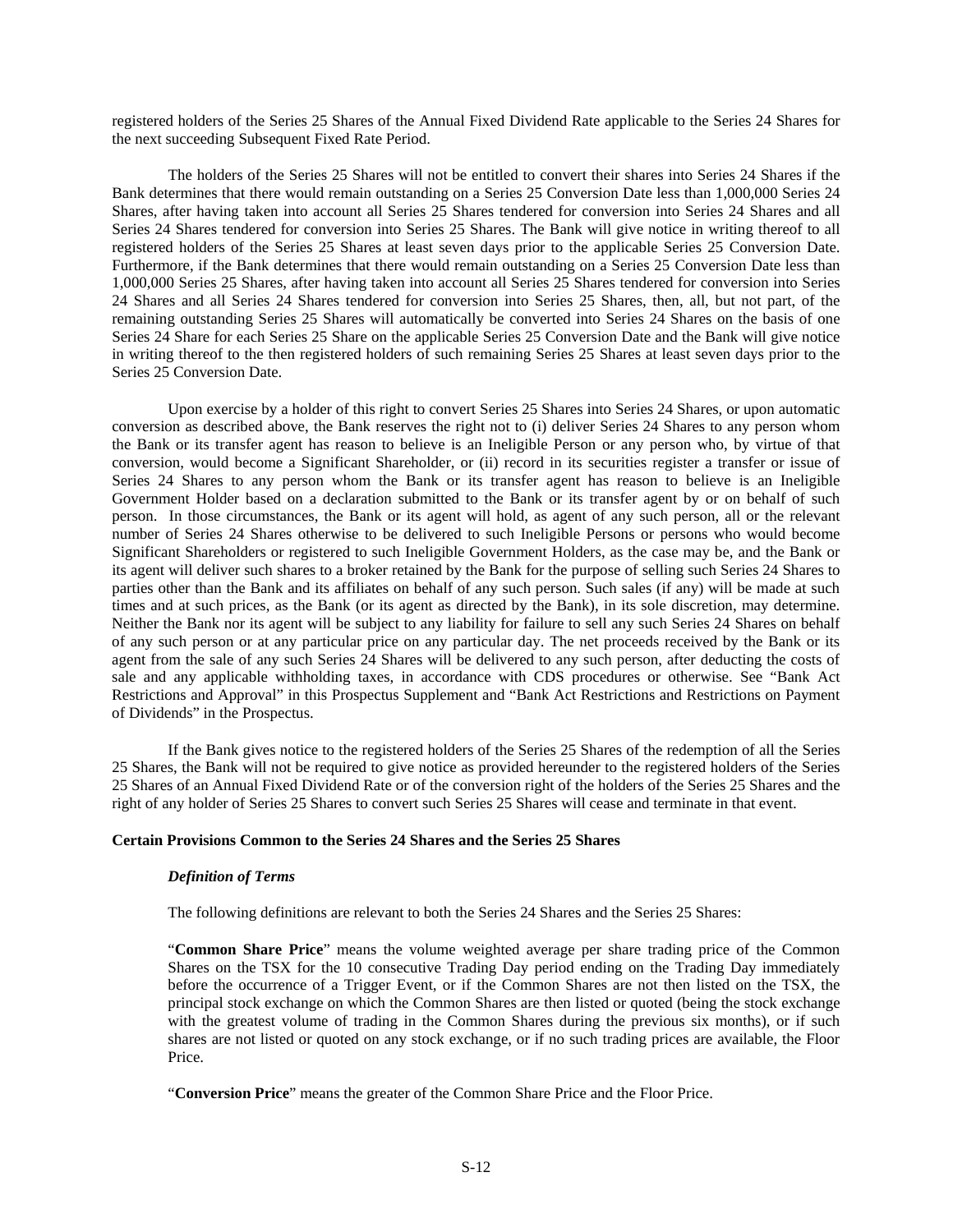"**Floor Price**" means \$5.00, as such price may be adjusted as described under "— Conversion of Series 24 Shares or Series 25 Shares into Common Shares upon a Trigger Event".

"**Ineligible Government Holder**" means any person who is the federal or a provincial government in Canada or agent or agency thereof, or the government of a foreign country or any political subdivision of a foreign country, or any agent or agency of a foreign government, in each case to the extent that the recording in the Bank's securities register of a transfer or issue of any share of the Bank to such person would cause the Bank to contravene the Bank Act.

"**Ineligible Person**" means any person whose address is in, or whom the Bank or its transfer agent has reason to believe is a resident of, any jurisdiction outside of Canada to the extent that the issuance or delivery by the Bank to such person of Series 24 Shares, Series 25 Shares, New Preferred Shares or Common Shares, as the case may be, upon the exercise of rights of conversion or upon a Contingent Conversion (a) would require the Bank to take any action to comply with securities, banking or analogous laws of such jurisdiction or (b) would give rise to a liability for withholding tax in connection with such issuance or delivery.

**"Multiplier"** means 1.0.

"**New Preferred Shares**" means a further series of Class A First Preferred Shares constituted by the Board of Directors having rights, privileges, restrictions and conditions attaching thereto which would qualify such New Preferred Shares as Tier 1 capital or equivalent of the Bank under the then current capital adequacy guidelines prescribed by the Superintendent if applicable, and if not applicable, having such rights, privileges, restrictions and conditions as the Board of Directors may determine, provided that in each case such New Preferred Shares will not, if issued, be or be deemed to be "short term preferred shares" within the meaning of the Tax Act.

"**Share Value**" means for a Series 24 Share or Series 25 Share, as applicable, \$25.00 plus declared and unpaid dividends thereon as of the date of the Trigger Event.

"**Significant Shareholder**" means any person who beneficially owns, directly or indirectly, through entities controlled by such person or persons associated with or acting jointly or in concert with such person (as determined in accordance with the Bank Act), shares of any class of the Bank in excess of 10% of the total number of outstanding shares of that class in contravention of the Bank Act.

"**Trading Day**" means, with respect to any stock exchange or market, a day on which shares may be traded through the facilities of that stock exchange or market.

"**Trigger Event**" has the meaning set out in the Office of the Superintendent of Financial Institutions Canada ("OSFI"), Guideline for Capital Adequacy Requirements (CAR), Chapter 2 — Definition of Capital, effective November 2018, as such term may be amended or superseded by OSFI from time to time, which term currently provides that each of the following constitutes a Trigger Event:

(a) the Superintendent publicly announces that the Bank has been advised, in writing, that the Superintendent is of the opinion that the Bank has ceased, or is about to cease, to be viable and that, after the conversion or write-off, as applicable, of all contingent instruments (including the Series 24 Shares and the Series 25 Shares) and taking into account any other factors or circumstances that are considered relevant or appropriate, it is reasonably likely that the viability of the Bank will be restored or maintained; or

(b) the federal or a provincial government in Canada publicly announces that the Bank has accepted or agreed to accept a capital injection, or equivalent support, from the federal government or any provincial government or political subdivision in Canada or agent or agency thereof without which the Bank would have been determined by the Superintendent to be nonviable.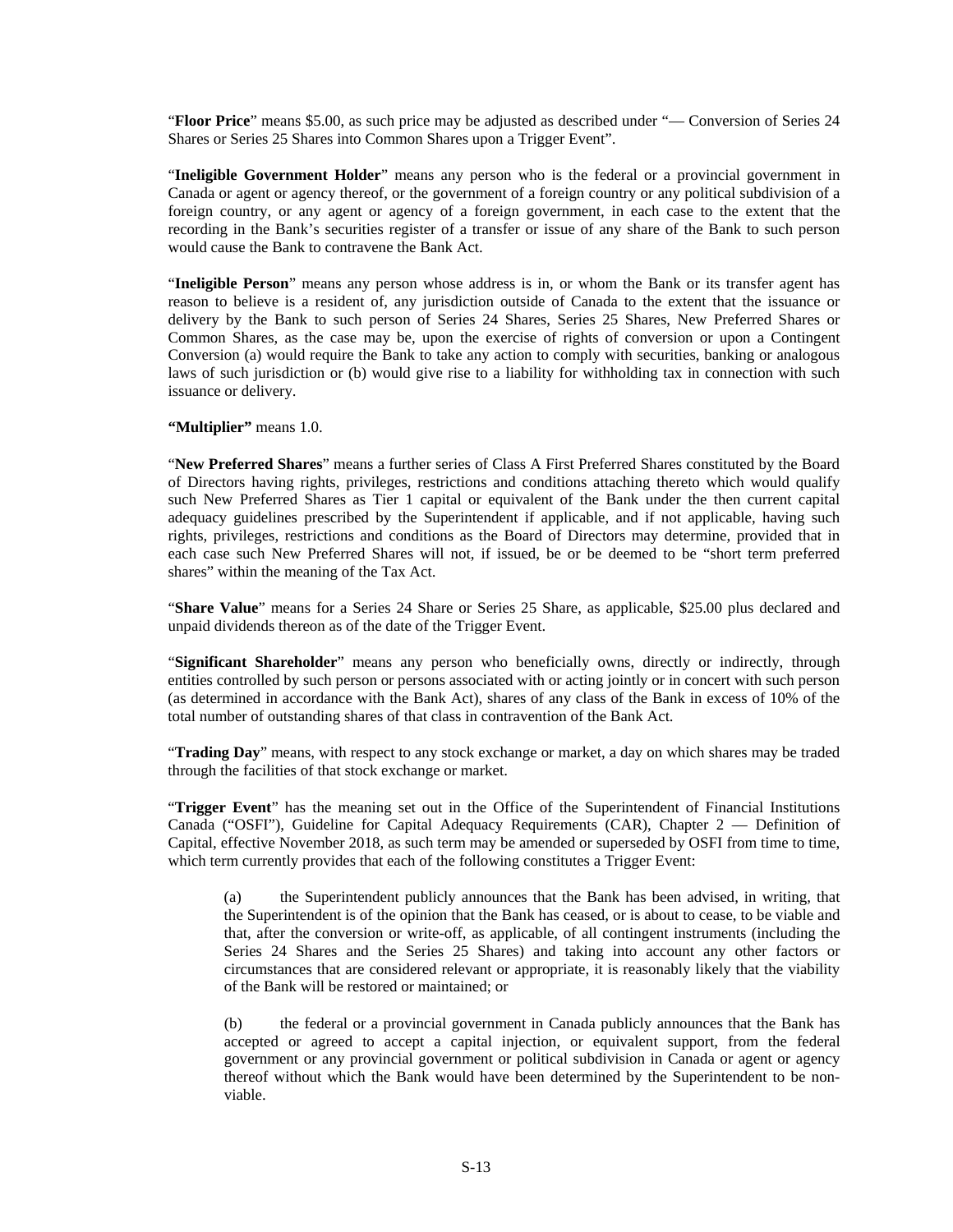# *Conversion of Series 24 Shares or Series 25 Shares into Another Series of Preferred Shares at the Option of the Holder*

The Bank may at any time, with the consent of the Superintendent, give the holders of the Series 24 Shares or the Series 25 Shares notice that they have the right, pursuant to the terms of the Series 24 Shares or the Series 25 Shares, at their option, to convert their Series 24 Shares or Series 25 Shares, as applicable, on the date specified in the notice into fully-paid New Preferred Shares on a share for share basis. Notice shall be given by the Bank in writing not more than 60 and not less than 30 days prior to such conversion date.

Upon exercise by the holder of this right to convert Series 24 Shares or Series 25 Shares into New Preferred Shares, the Bank reserves the right not to (i) deliver New Preferred Shares to any person whom the Bank or its transfer agent has reason to believe is an Ineligible Person or any person who, by virtue of that conversion, would become a Significant Shareholder, or (ii) record in its securities register a transfer or issue of New Preferred Shares to any person whom the Bank or its transfer agent has reason to believe is an Ineligible Government Holder based on a declaration submitted to the Bank or its transfer agent by or on behalf of such person. In such circumstances, the Bank or its agent will hold, as agent of any such person, all or the relevant number of New Preferred Shares otherwise to be delivered to such Ineligible Persons or persons who would become Significant Shareholders or registered to such Ineligible Government Holders, as the case may be, and the Bank or its agent will deliver such shares to a broker retained by the Bank for the purpose of selling such New Preferred Shares to parties other than the Bank and its affiliates on behalf of any such person. Such sales (if any) will be made at such times and at such prices, as the Bank (or its agent as directed by the Bank), in its sole discretion, may determine. Neither the Bank nor its agent will be subject to any liability for failure to sell any such New Preferred Shares on behalf of any such person or at any particular price on any particular day. The net proceeds received by the Bank or its agent from the sale of any such New Preferred Shares will be delivered to any such person, after deducting the costs of sale and any applicable withholding taxes, in accordance with CDS procedures or otherwise. See "Bank Act Restrictions and Approval" in this Prospectus Supplement and "Bank Act Restrictions and Restrictions on Payment of Dividends" in the Prospectus.

## *Conversion of Series 24 Shares or Series 25 Shares into Common Shares upon a Trigger Event*

Upon the occurrence of a Trigger Event, each Series 24 Share and Series 25 Share will be automatically and immediately converted, on a full and permanent basis, without the consent of the holders thereof, into that number of fully-paid Common Shares determined by dividing (a) the product of the Multiplier multiplied by the Share Value in respect of such Series 24 Share or Series 25 Share, as applicable, by (b) the Conversion Price. In any case where the aggregate number of Common Shares to be issued to a holder of Series 24 Shares or Series 25 Shares pursuant to a Contingent Conversion includes a fraction of a Common Share, such number of Common Shares to be issued to such holder shall be rounded down to the nearest whole number of Common Shares and no cash payment shall be made in lieu of such fractional Common Share.

As promptly as practicable after the occurrence of a Trigger Event, the Bank shall announce the Contingent Conversion by way of a press release and shall give notice of the Contingent Conversion to the then registered holders of the Series 24 Shares and the Series 25 Shares. From and after the Contingent Conversion, the Series 24 Shares and the Series 25 Shares will cease to be outstanding, the holders of the Series 24 Shares and the Series 25 Shares will cease to be entitled to dividends on such shares and any certificates representing the Series 24 Shares or the Series 25 Shares, as applicable, will represent only the right to receive upon surrender thereof certificates representing the applicable number of Common Shares described above. A Contingent Conversion shall be mandatory and binding upon both the Bank and all holders of the Series 24 Shares and the Series 25 Shares notwithstanding anything else including: (a) any prior action to or in furtherance of redeeming, exchanging or converting the Series 24 Shares or the Series 25 Shares pursuant to the other terms and conditions of such Series 24 Shares or Series 25 Shares; and (b) any delay in or impediment to the issuance or delivery of the Common Shares to the holders of the Series 24 Shares or the Series 25 Shares. See "Risk Factors" for a discussion of the circumstances that may result in a Trigger Event and the consequences of a Trigger Event to a holder of the Series 24 Shares or the Series 25 Shares.

Upon a Contingent Conversion, the Bank reserves the right not to (i) deliver Common Shares to any person whom the Bank or its transfer agent has reason to believe is an Ineligible Person or any person who, by virtue of the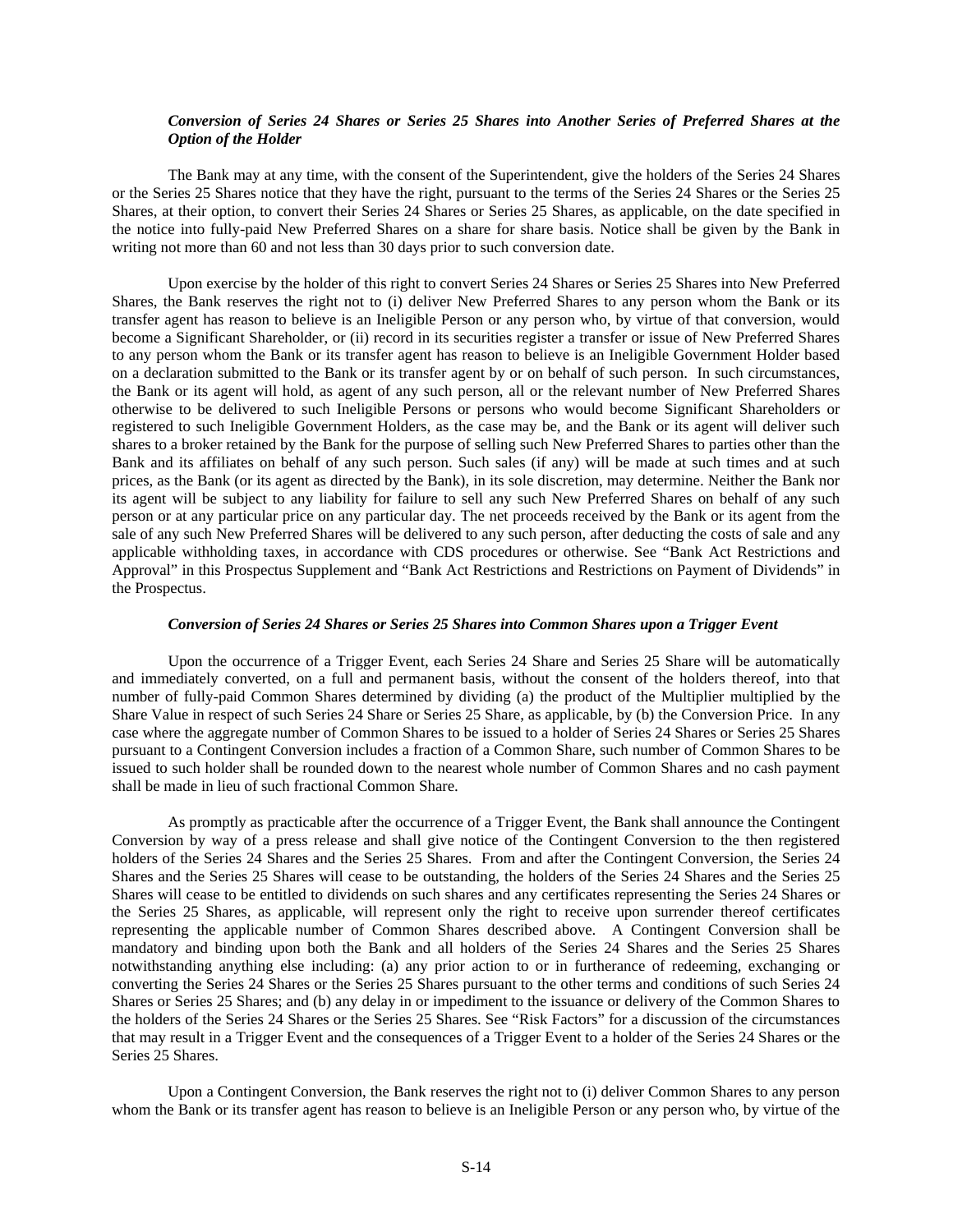Contingent Conversion, would become a Significant Shareholder, or (ii) record in its securities register a transfer or issue of Common Shares to any person whom the Bank or its transfer agent has reason to believe is an Ineligible Government Holder based on a declaration submitted to the Bank or its transfer agent by or on behalf of such person. In those circumstances, the Bank or its agent will hold, as agent of any such person, all or the relevant number of Common Shares otherwise to be delivered to such Ineligible Persons or persons who would become Significant Shareholders or registered to such Ineligible Government Holders, as the case may be, and the Bank or its agent will deliver such shares to a broker retained by the Bank for the purpose of selling such Common Shares to parties other than the Bank and its affiliates on behalf of any such person. Such sales (if any) will be made at such times and at such prices, as the Bank (or its agent as directed by the Bank), in its sole discretion, may determine. Neither the Bank nor its agent will be subject to any liability for failure to sell any such Common Shares on behalf of any such person or at any particular price on any particular day. The net proceeds received by the Bank or its agent from the sale of any such Common Shares will be delivered to any such person, after deducting the costs of sale and any applicable withholding taxes, in accordance with CDS procedures or otherwise. See "Bank Act Restrictions and Approval" in this Prospectus Supplement and "Bank Act Restrictions and Restrictions on Payment of Dividends" in the Prospectus.

The Floor Price is subject to adjustment in the event of: (a) the issuance of Common Shares or securities exchangeable for or convertible into Common Shares to all or substantially all of the holders of the Common Shares as a stock dividend or similar distribution; (b) the subdivision, redivision or change of the Common Shares into a greater number of shares; or (c) the reduction, combination or consolidation of the Common Shares into a lesser number of shares.

No adjustment of the Floor Price will be required if the amount of such adjustment will be less than 1% of the Floor Price in effect immediately prior to the event giving rise to the adjustment, provided, however, that in such case any adjustment that would otherwise be required then to be made will be carried forward and will be made at the time of and together with the next subsequent adjustment which, together with any adjustment so carried forward, will amount to at least 1% of the Floor Price.

In the event of a capital reorganization, consolidation, merger or amalgamation of the Bank or comparable transaction affecting the Common Shares, the Bank shall take all necessary action to ensure that the holders of the Series 24 Shares and the Series 25 Shares receive, pursuant to a Contingent Conversion, after such event, the number of shares or other securities that the holders of such Series 24 Shares and Series 25 Shares would have received if the Contingent Conversion occurred immediately prior to the record date for such event. Notwithstanding any other provision of the Series 24 Shares or the Series 25 Shares, a Contingent Conversion of such shares shall not be an event of default and the only consequence of a Trigger Event under the provisions of such shares will be the conversion of such shares into Common Shares.

# *Purchase for Cancellation*

Subject to the provisions of the Bank Act, including the prior consent of the Superintendent, and to the provisions described below under " —Restrictions on Dividends and Retirement of Series 24 Shares and Series 25 Shares", the Bank may at any time purchase for cancellation any Series 24 Shares or Series 25 Shares at the lowest price or prices at which, in the opinion of the Bank, such shares are obtainable.

## *Rights on Liquidation*

In the event of the liquidation, dissolution or winding-up of the Bank, where a Trigger Event has not occurred, the holders of the Series 24 Shares and the Series 25 Shares will be entitled to receive a sum per share equal to \$25.00, together with the amount of declared and unpaid dividends to the date of payment, before any amount shall be paid or any assets of the Bank distributed to the holders of the Common Shares or other shares ranking junior to the Series 24 Shares and the Series 25 Shares. The holders of the Series 24 Shares and the Series 25 Shares will not be entitled to share in any further distribution of the property or assets of the Bank.

If a Trigger Event occurs, the rights on liquidation described above will not be relevant since all Series 24 Shares and Series 25 Shares will be converted into Common Shares which will rank on parity with all other issued and outstanding Common Shares. See "Risk Factors".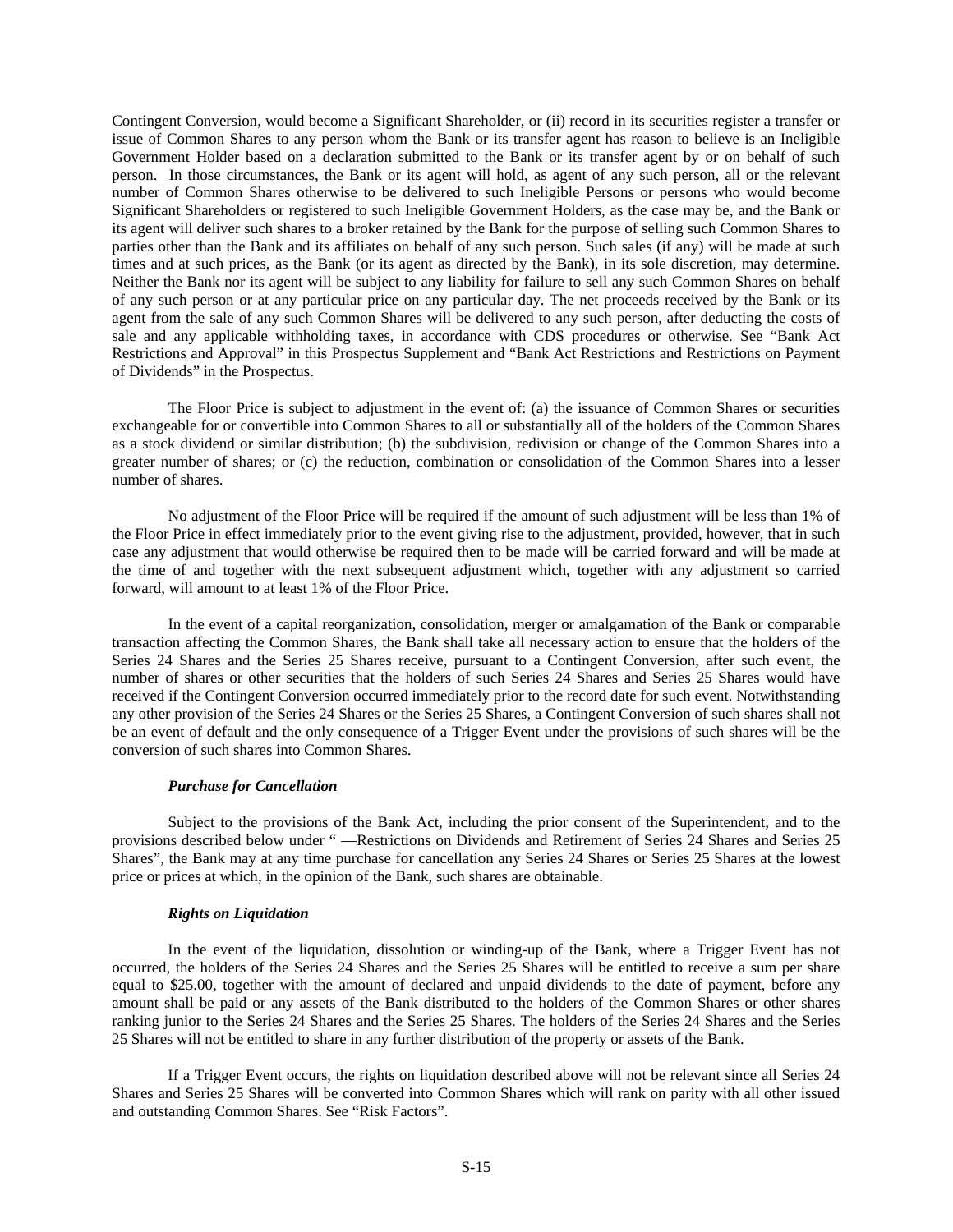## *Restrictions on Dividends and Retirement of Series 24 Shares and Series 25 Shares*

So long as any Series 24 Shares or Series 25 Shares are outstanding, the Bank will not, without the approval of the holders of the Series 24 Shares or the Series 25 Shares, as applicable, given as specified below under "— Issuance of Additional Series of Class A First Preferred Shares and Amendment of Series 24 Share or Series 25 Share Provisions":

- (a) declare any dividend on the Common Shares or any other shares ranking junior to the Series 24 Shares or the Series 25 Shares (other than stock dividends on shares ranking junior to the Series 24 Shares or the Series 25 Shares); or
- (b) redeem, purchase or otherwise retire any Common Shares or any other shares ranking junior to the Series 24 Shares or the Series 25 Shares (except out of the net cash proceeds of a substantially concurrent issue of shares ranking junior to the Series 24 Shares or the Series 25 Shares); or
- (c) redeem, purchase or otherwise retire: (i) less than all the Series 24 Shares or the Series 25 Shares; or (ii) except pursuant to any purchase obligation, sinking fund, retraction privilege or mandatory redemption provisions attaching to any series of preferred shares of the Bank, any other shares ranking prior to or on a parity with the Series 24 Shares or the Series 25 Shares;

unless, in each case, all dividends on the Series 24 Shares or the Series 25 Shares, as applicable, up to and including those payable on the dividend payment date for the last completed period for which dividends shall be payable and in respect of which the rights of the holders thereof have not been extinguished, and all dividends then accrued on all other shares ranking prior to or on a parity with the Series 24 Shares or the Series 25 Shares, have been declared and paid or set apart for payment.

# *Issuance of Additional Series of Class A First Preferred Shares and Amendment of Series 24 Share or Series 25 Share Provisions*

The Bank may not, without the prior approval of the holders of the Class A First Preferred Shares (in addition to such approvals as may be required by the Bank Act or any other legal requirement), (i) create or issue any shares ranking in priority to the Class A First Preferred Shares, or (ii) create or issue any additional series of Class A First Preferred Shares or any shares ranking pari passu with the Class A First Preferred Shares, unless at the date of such creation or issuance all cumulative dividends up to and including the last completed period for which such cumulative dividends shall be payable, shall have been declared and paid or set apart for payment in respect of each series of cumulative Class A First Preferred Shares then issued and outstanding and any declared and unpaid non-cumulative dividends shall have been paid or set apart for payment in respect of each series of non-cumulative Class A First Preferred Shares then issued and outstanding. Currently, there are no outstanding Class A First Preferred Shares which carry the right to cumulative dividends.

The provisions attaching to the Series 24 Shares and the Series 25 Shares may not be deleted or varied without such approval as may then be required by the Bank Act, subject to a minimum requirement for approval by at least two-thirds of the votes cast at a meeting of the holders of the Series 24 Shares or the Series 25 Shares, as applicable, duly called for the purpose or by the signature of the holders of at least two-thirds of the Series 24 Shares or the Series 25 Shares outstanding. In addition to the aforementioned approval, the Bank will not without, but may from time to time with, the prior approval of the Superintendent make any such deletion or variation which might affect the classification afforded to the Series 24 Shares or the Series 25 Shares from time to time for capital adequacy requirements pursuant to the Bank Act and the Regulations and Guidelines thereunder.

#### *Voting Rights*

The holders of the Series 24 Shares and the Series 25 Shares will not be entitled as such to receive notice of or to attend or to vote at any meeting of the shareholders of the Bank unless and until the first time at which the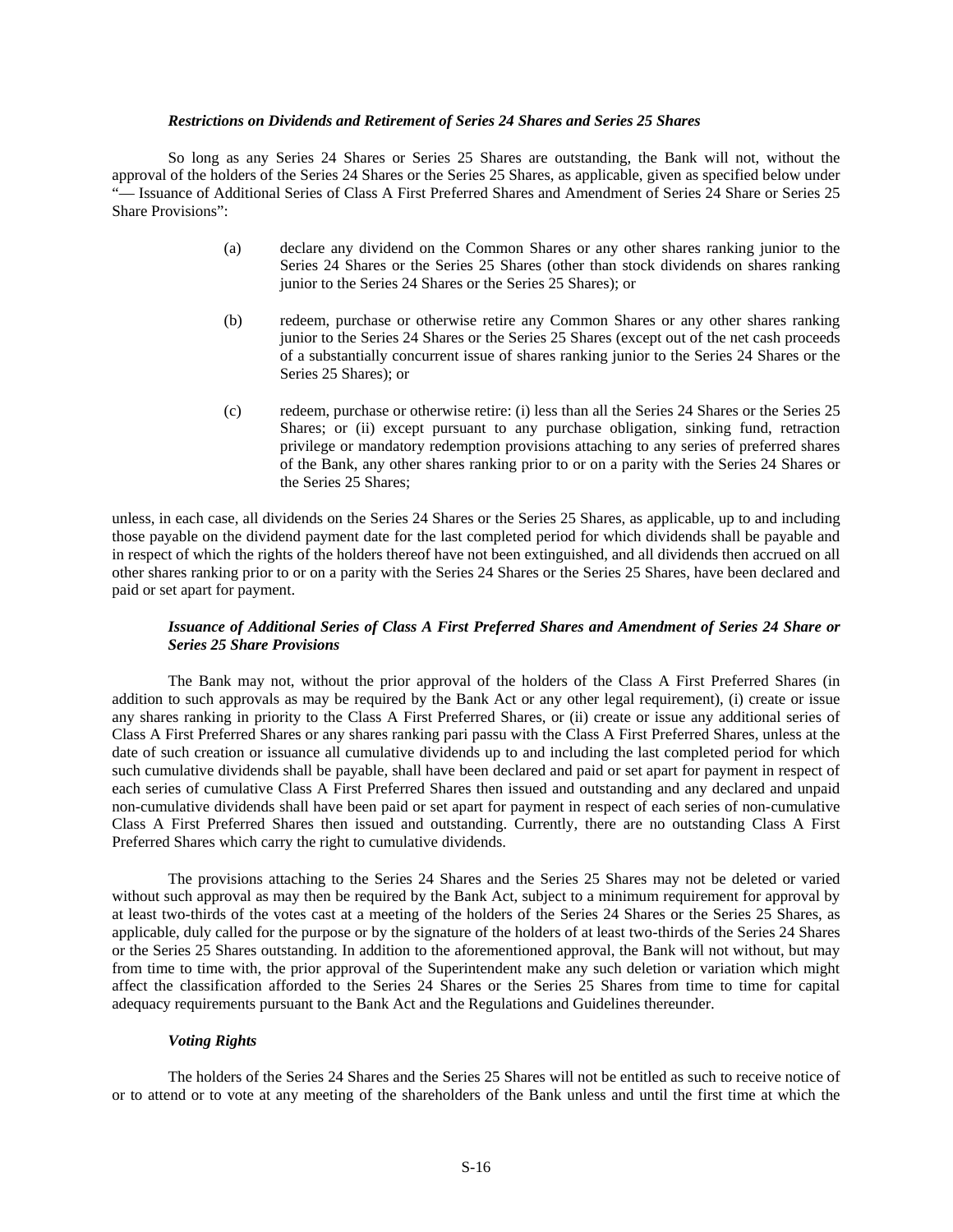rights of such holders to any undeclared dividends have been extinguished as described under "— Certain Provisions of the Series 24 Shares as a Series — Dividends on Series 24 Shares" and "— Certain Provisions of the Series 25 Shares as a Series — Dividends on Series 25 Shares" above. In that event, the holders of the Series 24 Shares and the Series 25 Shares will be entitled to receive notice of, and to attend, all meetings of the shareholders at which directors are to be elected and will be entitled to one vote for each share held. The voting rights of the holders of the Series 24 Shares and the Series 25 Shares shall forthwith cease upon the first payment by the Bank of a dividend on the Series 24 Shares or the Series 25 Shares, as applicable, to which the holders are entitled subsequent to the time such voting rights arose. At such time as the rights of such holders to any undeclared dividends on the Series 24 Shares or the Series 25 Shares have again been extinguished, such voting rights will become effective again and so on from time to time.

### *Tax Election*

The Series 24 Shares and the Series 25 Shares will be "taxable preferred shares" as defined in the Tax Act for purposes of the tax under Part IV.1 of the Tax Act applicable to certain corporate holders of the Series 24 Shares and the Series 25 Shares. The terms of the Series 24 Shares and the Series 25 Shares require the Bank to make the necessary election under Part VI.1 of the Tax Act so that such corporate holders will not be subject to the tax under Part IV.1 of the Tax Act on dividends received (or deemed to be received) on the Series 24 Shares or the Series 25 Shares. See "Canadian Federal Income Tax Considerations".

#### *Business Day*

If any action is required to be taken by the Bank on a day that is not a business day, then such action will be taken on or by the next succeeding day that is a business day.

### **Depository Services**

Except as otherwise provided below, the Series 24 Shares and the Series 25 Shares will be issued in "bookentry only" form and must be purchased, transferred, converted or redeemed through participants ("Participants") in the depository service of CDS or its nominee. Each of the Underwriters is a Participant. On the closing of this offering, the Bank will cause a global certificate or certificates representing the Series 24 Shares to be delivered to, and registered in the name of, CDS or its nominee. Except as described below, no purchaser of Series 24 Shares or Series 25 Shares, as applicable, will be entitled to a certificate or other instrument from the Bank or CDS evidencing that purchaser's ownership thereof, and no purchaser will be shown on the records maintained by CDS except through a book-entry account of a Participant acting on behalf of such purchaser. Each purchaser of Series 24 Shares or Series 25 Shares, as applicable, will receive a customer confirmation of purchase from the registered dealer from which the Series 24 Shares or the Series 25 Shares, as applicable, are purchased in accordance with the practices and procedures of that registered dealer. The practices of registered dealers may vary, but generally customer confirmations are issued promptly after execution of a customer order. CDS will be responsible for establishing and maintaining book-entry accounts for its Participants having interests in the Series 24 Shares or the Series 25 Shares, as applicable. Reference in this Prospectus Supplement to a holder of the Series 24 Shares or the Series 25 Shares, as applicable, means, unless the context otherwise requires, the owner of the beneficial interest in the Series 24 Shares or the Series 25 Shares, as applicable.

If the Bank determines, or CDS notifies the Bank in writing, that CDS is no longer willing or able to discharge properly its responsibilities as depository with respect to the Series 24 Shares or the Series 25 Shares, as applicable, and the Bank is unable to locate a qualified successor, or if the Bank at its option elects, or is required by law, to withdraw the Series 24 Shares or the Series 25 Shares, as applicable, from the book-entry system, then the Series 24 Shares or the Series 25 Shares, as applicable, will be issued in fully registered form to holders or their nominees.

#### **Transfers**

Transfers of ownership in the Series 24 Shares or the Series 25 Shares, as applicable, will be effected only through records maintained by CDS for such Series 24 Shares or Series 25 Shares, as applicable, with respect to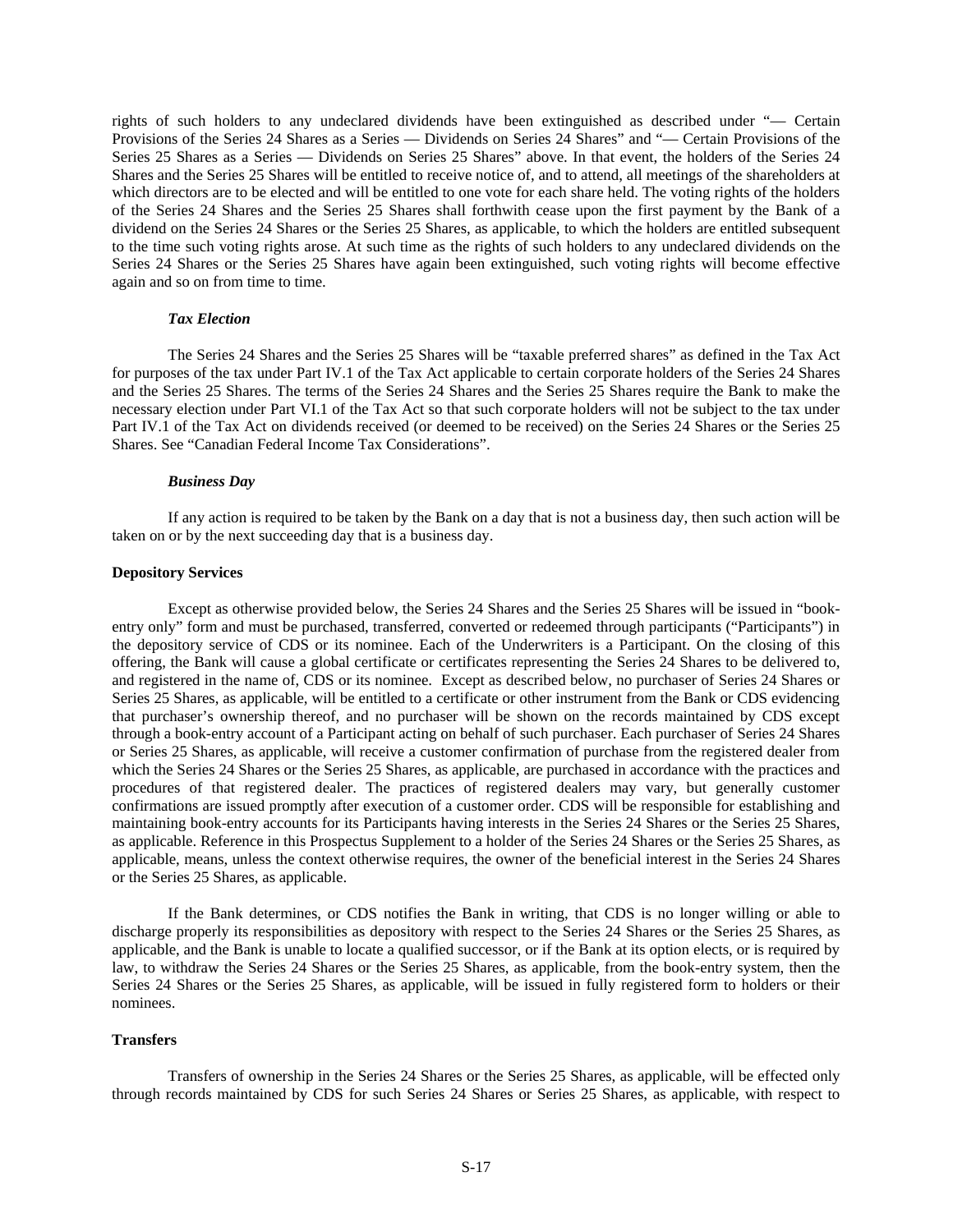interests of Participants and on the records of Participants with respect to interests of holders other than Participants. The holders of the Series 24 Shares or the Series 25 Shares, as applicable, other than Participants, wishing to purchase, sell or otherwise transfer ownership of or other interests in the Series 24 Shares or the Series 25 Shares, as applicable, may do so only through Participants. The ability of a holder to pledge Series 24 Shares or Series 25 Shares, as applicable, or otherwise take action with respect to such holder's interest in Series 24 Shares or Series 25 Shares, as applicable, (other than through a Participant) may be limited due to the lack of a physical certificate.

### **Payments and Deliveries**

Payments of dividends, if any, or other amounts in respect of Series 24 Shares or Series 25 Shares, as applicable, will be made by or on behalf of the Bank to CDS or its nominee, as the case may be, as the registered holder of the Series 24 Shares or the Series 25 Shares, as applicable, and the Bank understands that such payments will be forwarded by CDS or its nominee in the appropriate amounts to the relevant Participants in accordance with CDS procedures. Deliveries of shares in respect of the exercise of the conversion rights attached to the Series 24 Shares and the Series 25 Shares or the operation of the automatic conversion features of the Series 24 Shares and the Series 25 Shares will be made by or on behalf of the Bank to CDS or its nominee, as the case may be, as the registered holder of the Series 24 Shares or the Series 25 Shares, as applicable, and the Bank understands that such shares will be forwarded by CDS or its nominee in the appropriate amounts to the relevant Participants in accordance with CDS procedures. As long as CDS or its nominee is the sole registered holder of the Series 24 Shares or the Series 25 Shares, as applicable, CDS or its nominee will be considered the sole owner of the Series 24 Shares or the Series 25 Shares, as applicable, for purposes of receiving any payments or deliveries thereon and for all other purposes.

# **RATINGS**

<span id="page-17-0"></span>The Series 24 Shares have been given a preliminary rating of "Pfd-2" with a Positive trend by DBRS Limited ("DBRS"), "P-2 and "BBB" by S&P Global Ratings, acting through S&P Global Ratings Canada, a business unit of S&P Global Canada Corp. ("S&P"), using S&P's Canadian Scale for preferred shares and S&P's global scale for preferred shares, respectively, and "Baa1 (hyb)" by Moody's Investors Service, Inc. ("Moody's"), a subsidiary of Moody's Corporation.

A "Pfd-2" rating by DBRS is the second highest category granted by DBRS for preferred shares. A reference to "high" or "low" reflects the relative strength within the rating category. The absence of either a "high" or "low" designation indicates the rating is in the middle of the category. DBRS uses three categories of rating trends - "positive", "stable" or "negative" - to provide guidance in respect of its opinion regarding the outlook for the rating of the issuer in question. The rating trend indicates the direction in which DBRS considers the Bank's rating is headed should present tendencies continue. A "P-2" rating by S&P is the second highest of the eight categories used by S&P in its Canadian preferred share rating scale. The "BBB" rating by S&P is the third highest of nine categories used by S&P in its global preferred share scale. A "Baa" rating by Moody's is the fourth highest of the nine categories used by Moody's. Securities rated Baa by Moody's are considered medium-grade and subject to moderate credit risk and as such may possess certain speculative characteristics. The modifier "1" indicates that the obligation ranks in the higher end of the Baa rating category. A "(hyb)" indicator is appended to all ratings of hybrid securities issued by banks, insurers, finance companies, and securities firms.

Credit ratings are intended to provide investors with an independent assessment of the credit quality of an issue or issuer of securities and do not speak to the suitability of particular securities for any particular investor. The credit ratings assigned to the Series 24 Shares may not reflect the potential impact of all risks on the value of the Series 24 Shares. A rating is therefore not a recommendation to buy, sell or hold securities and may be subject to revision or withdrawal at any time by the rating agency.

# **BANK ACT RESTRICTIONS AND APPROVALS**

<span id="page-17-1"></span>The Prospectus sets out a summary of the restrictions contained in the Bank Act concerning the declaration and payment of dividends. The Bank does not anticipate that such restrictions will prevent a declaration or payment of dividends on the Series 24 Shares or the Series 25 Shares, as applicable, in the normal course and the Superintendent has not made any direction to the Bank pursuant to the Bank Act regarding its capital or its liquidity.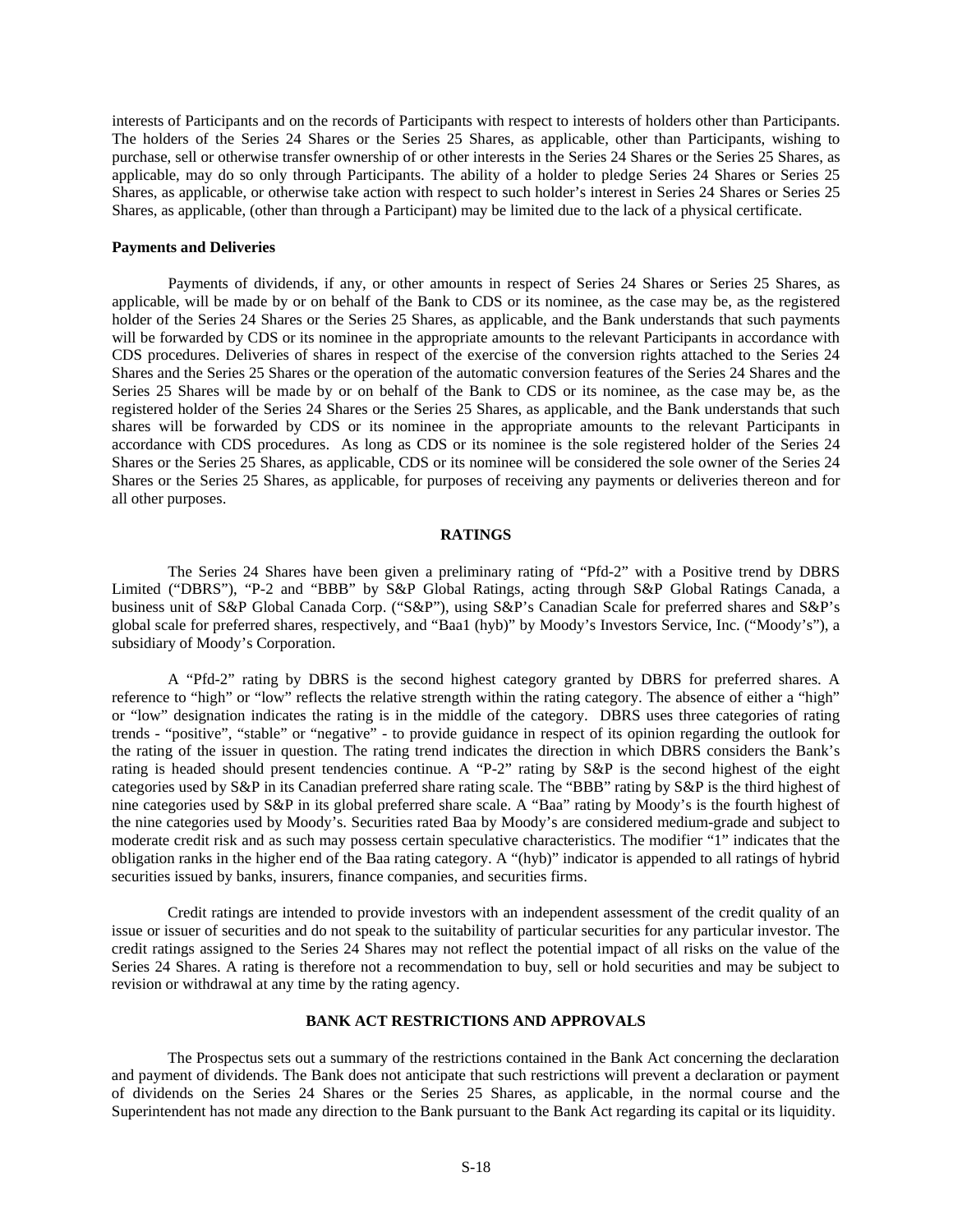# **CANADIAN FEDERAL INCOME TAX CONSIDERATIONS**

<span id="page-18-0"></span>In the opinion of McCarthy Tétrault LLP, counsel to the Bank, and Fasken Martineau DuMoulin LLP, counsel to the Underwriters, the following is a summary of the principal Canadian federal income tax considerations generally applicable to a purchaser of Series 24 Shares pursuant to this Prospectus Supplement (a "Holder") who, for purposes of the Tax Act and at all relevant times, is resident or is deemed to be resident in Canada, deals at arm's length with the Bank and each Underwriter and is not affiliated with the Bank or any Underwriter, holds such Series 24 Shares and will hold any Series 25 Shares, New Preferred Shares and Common Shares as capital property and is not exempt from tax under Part I of the Tax Act. Generally, the Series 24 Shares, Series 25 Shares, New Preferred Shares and Common Shares will be considered to constitute capital property to a holder provided that the holder does not acquire or hold such shares in the course of carrying on a business of trading or dealing in securities or as part of an adventure or concern in the nature of trade. Certain holders who might not otherwise be considered to hold their Series 24 Shares, Series 25 Shares, New Preferred Shares or Common Shares as capital property may, in certain circumstances, be entitled to have such shares and all of their other "Canadian securities", as defined in the Tax Act, owned by them in the taxation year of the election and any subsequent taxation year treated as capital property by making the irrevocable election permitted under subsection 39(4) of the Tax Act.

This summary is not applicable to a purchaser an interest in which is a "tax shelter investment" (as defined in the Tax Act), to a purchaser who has elected to determine its Canadian tax results in a currency (other than Canadian currency) that is a "functional currency" (as defined in the Tax Act), to a purchaser who is a "financial institution" (as defined in the Tax Act) for purposes of certain rules applicable to securities held by financial institutions (referred to as the "mark-to-market" rules) or a purchaser that enters into a "derivative forward agreement" (as defined in the Tax Act) with respect to, or that, under or part of a "dividend rental arrangement" (as defined in the Tax Act), received dividends on, Series 24 Shares, Series 25 Shares, New Preferred Shares or Common Shares. Such purchasers should consult their own tax advisors. Furthermore, this summary is not applicable to a purchaser that is a "specified financial institution" (as defined in the Tax Act) that receives or is deemed to receive, alone or together with persons with whom it does not deal at arm's length, in the aggregate dividends in respect of more than 10% of the Series 24 Shares, New Preferred Shares or Series 25 Shares, as the case may be, outstanding at the time a dividend is (or is deemed to be) received. This summary also assumes that all issued and outstanding Series 24 Shares, Series 25 Shares and New Preferred Shares are listed on a designated stock exchange in Canada (as defined in the Tax Act, such as the TSX) at the time dividends are (or are deemed to be) paid or received on such shares.

This summary is based upon the current provisions of the Tax Act and the regulations issued thereunder in force as of the date hereof, all specific proposals to amend the Tax Act and the regulations thereunder publicly announced by or on behalf of the Minister of Finance (Canada) prior to the date hereof (the "Tax Proposals") and counsel's understanding of the current administrative policies and assessing practices of the Canada Revenue Agency (the "CRA") published in writing by the CRA prior to the date hereof. This summary is not exhaustive of all possible Canadian federal income tax considerations, and, except for the Tax Proposals, does not take into account or anticipate any changes in law or CRA administrative policies or assessing practices, whether by way of legislative, governmental or judicial decision or action, nor does it take into account or consider any other federal tax considerations or any provincial, territorial or foreign tax considerations, which may differ materially from those discussed herein. While this summary assumes that the Tax Proposals will be enacted in the form proposed, no assurance can be given that this will be the case, and no assurance can be given that judicial, legislative or administrative changes will not modify or change the statements below. Further, this summary is based upon statements made in this Prospectus Supplement.

**This summary is of a general nature only and is not, and is not intended to be, and should not be construed to be, legal or tax advice to any particular Holder and no representation with respect to the income tax consequences to any particular Holder is made. Prospective purchasers of Series 24 Shares should consult their own tax advisors with respect to the tax consequences of acquiring, holding and disposing of Series 24 Shares, Series 25 Shares, New Preferred Shares or Common Shares having regard to their own particular circumstances.**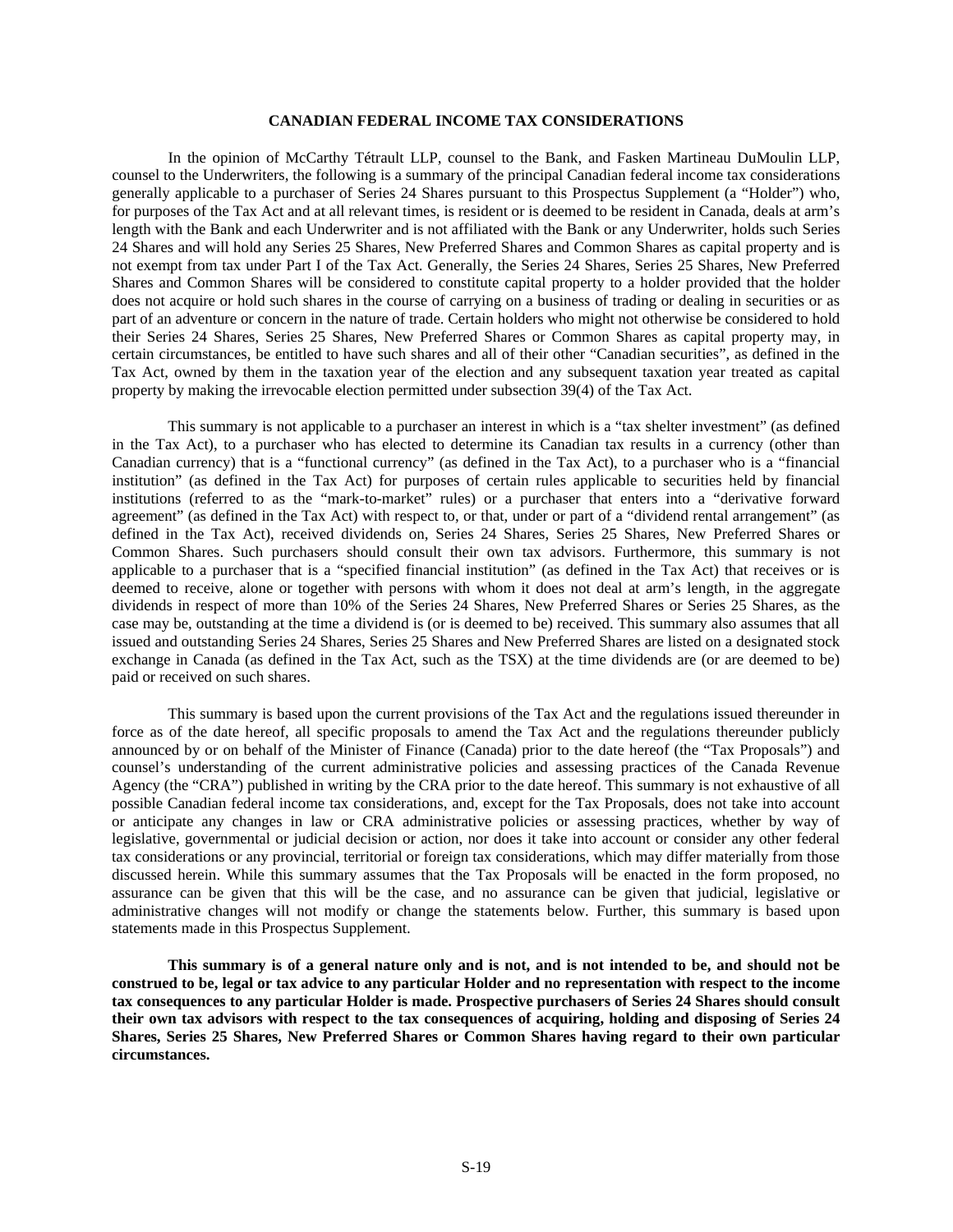# **Dividends**

Dividends (including deemed dividends) received on the Series 24 Shares, Series 25 Shares**,** New Preferred Shares or Common Shares by a Holder that is an individual (other than certain trusts) will be included in the individual's income and generally will be subject to the gross-up and dividend tax credit rules normally applicable to taxable dividends received from taxable Canadian corporations, including the enhanced gross-up and dividend tax credit rules applicable to any dividends designated by the Bank as eligible dividends in accordance with the provisions of the Tax Act. Dividends (including deemed dividends) received on the Series 24 Shares, Series 25 Shares**,** New Preferred Shares or Common Shares by a Holder that is a corporation will be included in computing its income and will generally be deductible in computing its taxable income. In some circumstances, all or part of a dividend or deemed dividend may be treated as proceeds of disposition or a gain of a corporate Holder from the disposition of a capital property and not as a dividend.

The Series 24 Shares, New Preferred Shares and Series 25 Shares will be "taxable preferred shares" as defined in the Tax Act for purposes of the tax under Part IV.1 of the Tax Act applicable to certain corporate Holders of the Series 24 Shares, New Preferred Shares and Series 25 Shares. The terms of the Series 24 Shares and the Series 25 Shares require the Bank to make the necessary election under Part VI.1 of the Tax Act so that such corporate Holders will not be subject to tax under Part IV.1 of the Tax Act on dividends received (or deemed to be received) on the Series 24 Shares and the Series 25 Shares, respectively.

A Holder that is a "private corporation", as defined in the Tax Act, or any other Canadian resident corporation controlled, whether by reason of a beneficial interest in one or more trusts or otherwise, by or for the benefit of an individual (other than a trust) or a related group of individuals (other than trusts), will generally be liable to pay a refundable tax under Part IV of the Tax Act on dividends received (or deemed to be received) on the Series 24 Shares, Series 25 Shares, New Preferred Shares and Common Shares to the extent such dividends are deductible in computing its taxable income, respectively.

### **Dispositions**

A Holder who disposes of or is deemed to dispose of Series 24 Shares, Series 25 Shares, New Preferred Shares or Common Shares (including on a redemption of the shares or other acquisition by the Bank, but not including a conversion) will generally realize a capital gain (or sustain a capital loss) to the extent that the proceeds of disposition, net of any reasonable costs of disposition, exceed (or are less than) the adjusted cost base of such shares to such Holder immediately before the disposition or deemed disposition. The amount of any deemed dividend arising on the redemption, acquisition or cancellation by the Bank of Series 24 Shares, Series 25 Shares, New Preferred Shares or Common Shares (described below) generally will not be included in computing the proceeds of disposition to a Holder for purposes of computing the capital gain or capital loss arising on the disposition of such shares. See "Redemption" below. If the Holder is a corporation, any capital loss realized on a disposition or deemed disposition of Series 24 Shares, Series 25 Shares, New Preferred Shares or Common Shares may in certain circumstances be reduced by the amount of any dividends, including deemed dividends, which have been received on such shares, or any shares which were converted or exchanged for such shares, to the extent and under circumstances prescribed by the Tax Act. Analogous rules apply to a partnership or trust of which a corporation, trust or partnership is a member or beneficiary.

#### **Redemption**

If the Bank redeems for cash or otherwise acquires Series 24 Shares, Series 25 Shares, New Preferred Shares or Common Shares, other than by a purchase in the manner in which shares are normally purchased by a member of the public in the open market or by reason of a conversion, the Holder will be deemed to have received a dividend equal to the amount, if any, paid by the Bank, including any redemption premium, in excess of the paid-up capital (as determined for purposes of the Tax Act) of such shares at such time. See "Dividends" above. Generally, the difference between the amount paid and the amount of the deemed dividend will be treated as proceeds of disposition for the purposes of computing the capital gain or capital loss arising on the disposition of such shares. See "Dispositions" above.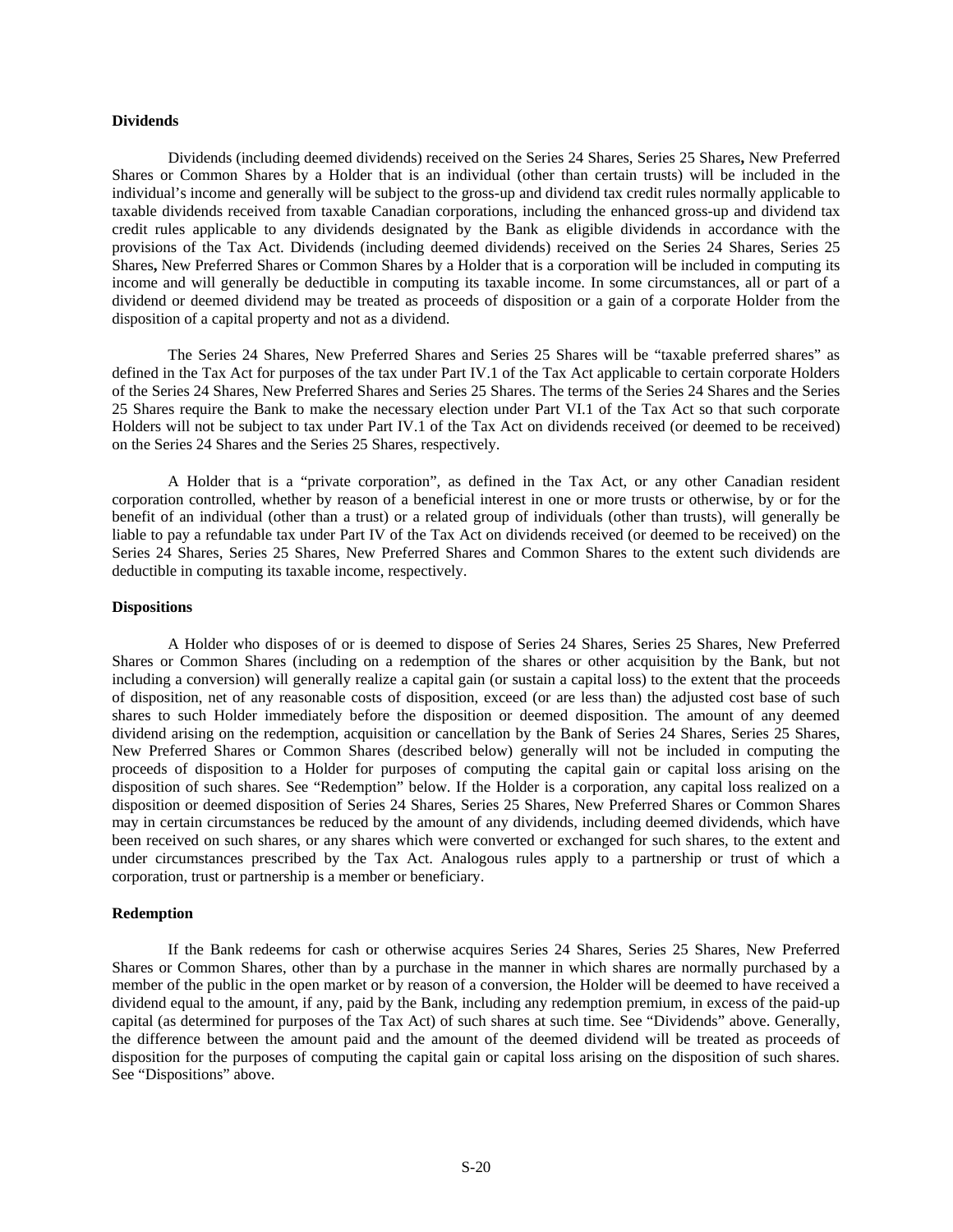## **Conversion**

The conversion of the Series 24 Shares into Series 25 Shares, New Preferred Shares or Common Shares and the conversion of Series 25 Shares into Series 24 Shares, New Preferred Shares or Common Shares will be deemed not to be a disposition of property and accordingly will not give rise to any capital gain or capital loss. The cost to a Holder of Series 25 Shares, Series 24 Shares, New Preferred Shares or Common Shares, as the case may be, received on the conversion will be deemed to be equal to the Holder's adjusted cost base of the converted Series 24 Shares, Series 25 Shares or New Preferred Shares, as the case may be, immediately before the conversion. The adjusted cost base of the Series 24 Shares, Series 25 Shares, New Preferred Shares or Common Shares, respectively, held by a Holder will be subject to the cost averaging rules in the Tax Act.

#### **Taxation of Capital Gains and Capital Losses**

Generally, a Holder is required to include in computing its income for a taxation year one-half of the amount of any capital gain (a "taxable capital gain") realized by the Holder in the year. Subject to and in accordance with the provisions of the Tax Act, a Holder is required to deduct one-half of the amount of any capital loss (an "allowable capital loss") realized in a taxation year from taxable capital gains realized by the Holder in the year and allowable capital losses in a taxation year in excess of taxable capital gains in the taxation year may be carried back and deducted in any of the three preceding taxation years or carried forward and deducted in any subsequent taxation year against net taxable capital gains realized in such years.

#### **Additional Refundable Tax**

A Holder that is a Canadian-controlled private corporation (as defined in the Tax Act) may be liable to pay an additional refundable tax on certain investment income including amounts in respect of taxable capital gains.

#### **Alternative Minimum Tax**

Capital gains realized and dividends received (or deemed to be received) by a Holder that is an individual (including certain trusts) may give rise to a liability for alternative minimum tax.

#### **EARNINGS COVERAGE**

<span id="page-20-0"></span>The Bank's dividend requirements on all its outstanding preferred shares, after adjustment for new issues, including the issue of the Series 24 Shares, and retirement and adjusted to a before-tax equivalent using an effective tax rate of 23.1% for the twelve months ended October 31, 2018, amounted to \$333 million for the twelve months ended October 31, 2018, and \$317 million for the twelve months ended April 30, 2019 (using an effective tax rate of 20.1%). The Bank's interest and dividend requirements on all subordinated notes and debentures, preferred shares and liabilities for capital trust securities, after adjustment for new issues and retirement, amounted to \$820 million for the twelve months ended October 31, 2018 and \$864 million for the twelve months ended April 30, 2019. The Bank's reported net income, before interest on subordinated debt and liabilities for preferred shares and capital trust securities and income taxes was \$14,114 million for the twelve months ended October 31, 2018, and \$13,623 million for the twelve months ended April 30, 2019, which was 17.2 and 15.8 times the Bank's aggregate dividend and interest requirement for the respective periods.

On an adjusted basis, the Bank's net income before interest on subordinated debt and liabilities for preferred shares and capital trust securities and income taxes for the twelve months ended October 31, 2018, was \$14,455 million and \$14,508 million for the twelve months ended April 30, 2019, which was 17.6 and 16.8 times the Bank's aggregate dividend and interest requirement for the respective periods.

The Bank's financial results are prepared in accordance with International Financial Reporting Standards ("IFRS"), the current generally accepted accounting principles ("GAAP"). The Bank refers to results prepared in accordance with IFRS as "reported" results. The Bank also utilizes non-GAAP financial measures referred to as "adjusted" results to assess each of its businesses and to measure overall Bank performance. To arrive at adjusted results, the Bank removes "items of note" from reported results. The items of note relate to items which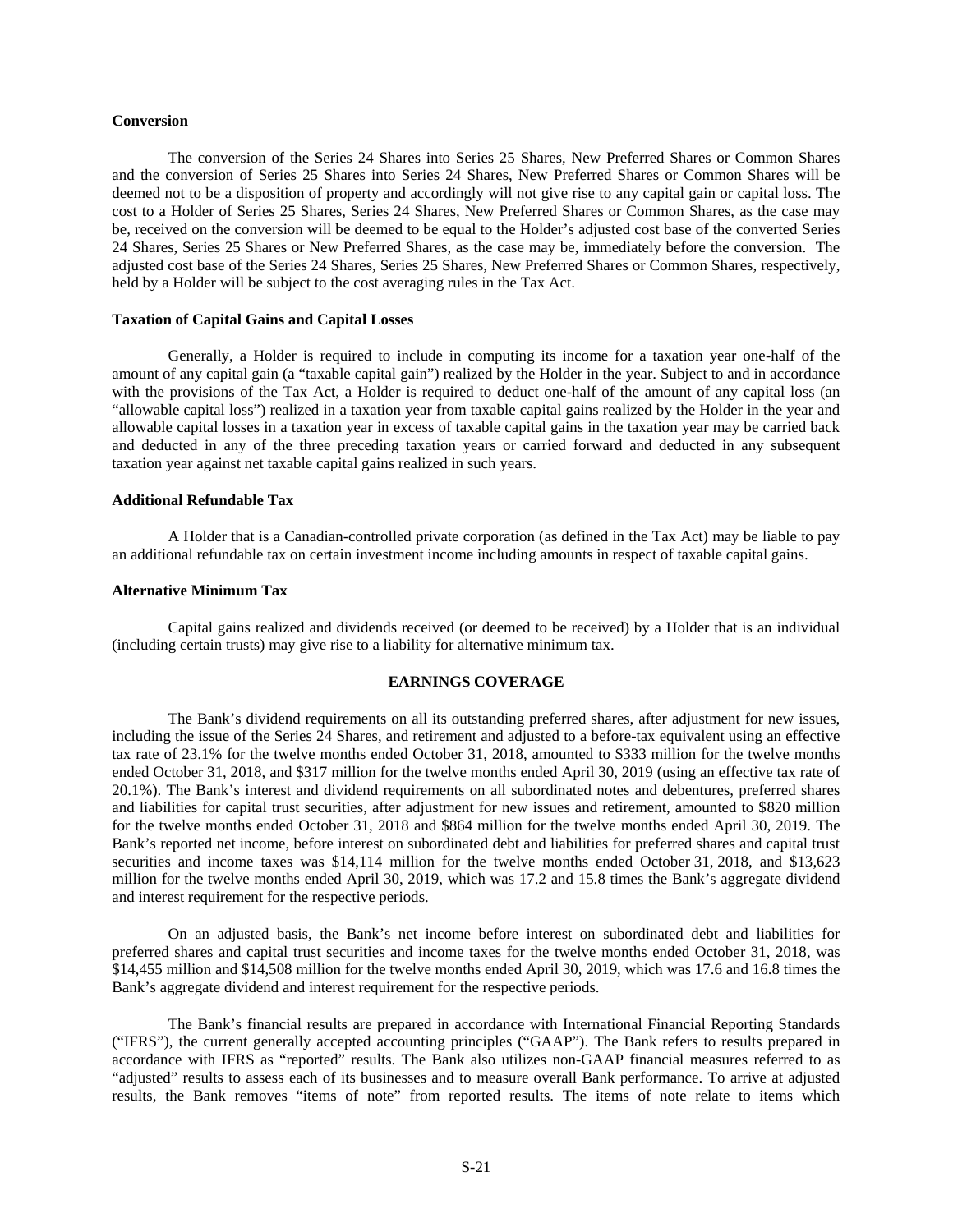management does not believe are indicative of underlying business performance. The Bank believes that adjusted results provide the reader with a better understanding of how management views the Bank's performance. As explained, adjusted results are different from reported results determined in accordance with IFRS. Adjusted results, items of note, and related terms used herein are not defined terms under IFRS, and, therefore, may not be comparable to similar terms used by other issuers. Please refer to the "Financial Results Overview – How the Bank Reports" section of the Bank's 2018 MD&A and the "How We Performed – How the Bank Reports" section of the Q2 2019 MD&A for a reconciliation between the Bank's reported and adjusted results.

# **PLAN OF DISTRIBUTION**

<span id="page-21-0"></span>Under an underwriting agreement (the "Underwriting Agreement") dated as of May 28, 2019 between the Bank and TD Securities Inc. and the other underwriters whose names appear under the heading "Certificate of the Underwriters" (together, the "Underwriters"), the Bank has agreed to sell and the Underwriters have severally agreed to purchase on June 4, 2019 or such later date as may be agreed upon, but not later than July 2, 2019, subject to the terms and conditions stated therein, all but not less than all of the 18,000,000 Series 24 Shares at a price of \$25.00 per share payable in cash to the Bank against delivery of such Series 24 Shares. The obligations of the Underwriters under the Underwriting Agreement may be terminated if there should occur conditions of national or international consequence which may seriously adversely affect the Canadian financial markets and may also be terminated upon the occurrence of certain stated events. The Underwriters are, however, obligated to take up and pay for all of the Series 24 Shares if any Series 24 Shares are purchased under the Underwriting Agreement.

The Underwriting Agreement provides that the Underwriters will be paid a fee equal to \$0.25 per share in respect of Series 24 Shares sold to certain institutions and \$0.75 per share in respect of all other Series 24 Shares sold, on account of underwriting services rendered in connection with this offering, which fees will be paid out of the general funds of the Bank.

The Underwriters may not, throughout the period of distribution, bid for or purchase the Series 24 Shares. The foregoing restriction is subject to certain exceptions, on the condition that the bid or purchase not be engaged in for the purpose of creating actual or apparent active trading in, or raising the price of the Series 24 Shares. These exceptions include a bid or purchase permitted under the Universal Market Integrity Rules administered by the Investment Industry Regulatory Organization of Canada relating to market stabilization and passive market-making activities and a bid or purchase made for and on behalf of a customer where the order was not solicited during the period of distribution. The Bank has been advised that, in connection with this offering and subject to the foregoing, the Underwriters may over-allot or effect transactions which stabilize or maintain the market price of the Series 24 Shares at a level above that which might otherwise prevail in the open market. Such transactions, if commenced, may be discontinued at any time.

The Underwriters propose to offer the Series 24 Shares initially at the offering price specified on the front cover of this Prospectus Supplement. After the Underwriters have made a reasonable effort to sell all of the Series 24 Shares at the price specified on the cover page, the offering price may be decreased and may be further changed from time to time to an amount not greater than that set out on the cover page.

The TSX has conditionally approved the listing of the Series 24 Shares, the Series 25 Shares and the underlying Common Shares that would be issued upon a Contingent Conversion subject to the Bank fulfilling all of the requirements of the TSX on or before August 26, 2019.

TD Securities Inc., one of the Underwriters, is a wholly-owned subsidiary of the Bank. By virtue of such ownership, the Bank is a related and connected issuer of TD Securities Inc. under applicable securities legislation. The decision to distribute the Series 24 Shares and the determination of the terms of the distribution were made through negotiations between the Bank on the one hand and the Underwriters on the other hand. TD Securities Inc. will not receive any benefit in connection with this offering, other than its share of the Underwriters' fee payable by the Bank.

Under applicable securities laws, RBC Dominion Securities Inc. ("RBC Securities") and Scotia Capital Inc. ("Scotia") are independent underwriters in connection with this offering and are not related or connected to the Bank or to TD Securities Inc. In that capacity, RBC Securities and Scotia have participated with all other Underwriters in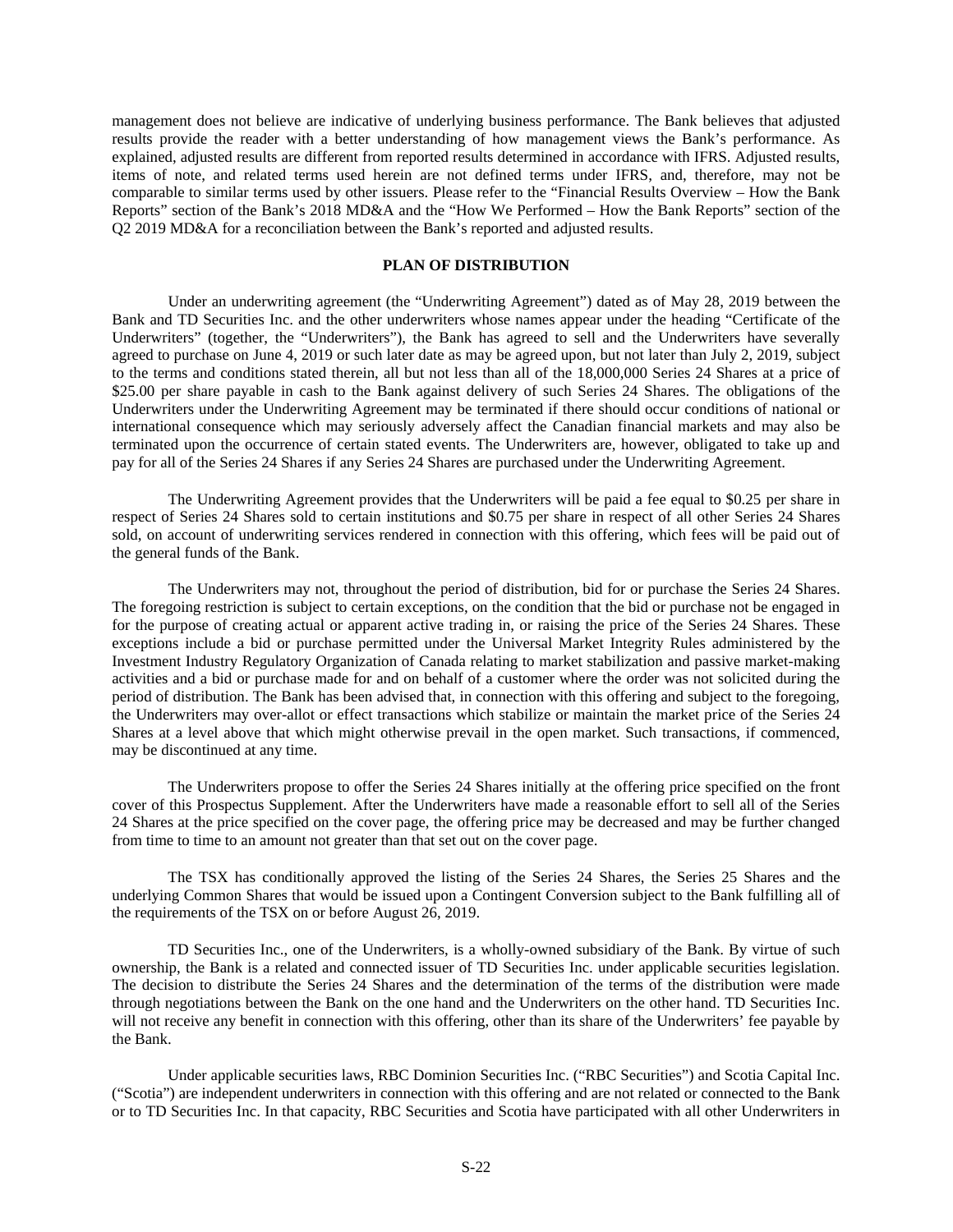due diligence meetings relating to this Prospectus Supplement with the Bank and its representatives and each of RBC Securities and Scotia has reviewed this Prospectus Supplement and has had the opportunity to propose such changes to this Prospectus Supplement as it considered appropriate. In addition, RBC Securities and Scotia have participated, together with the other Underwriters, in the structuring and pricing of this offering.

#### **RISK FACTORS**

<span id="page-22-0"></span>An investment in the Series 24 Shares is subject to certain risks including those set out in the Prospectus and the following. From time to time, the stock market experiences significant price and volume volatility that may affect the market price of the Series 24 Shares, the Series 25 Shares and the Common Shares for reasons unrelated to the Bank's performance. Also, the financial markets are generally characterized by extensive interconnections among financial institutions. As such, financial difficulties experienced, or a perception in the marketplace of such difficulties, by other financial institutions in Canada, the United States or other countries could adversely affect the Bank and the market price of the Series 24 Shares, the Series 25 Shares and the Common Shares. Additionally, the Series 24 Shares and the Common Shares are, and the Series 25 Shares will be, subject to market value fluctuations based upon factors which influence the Bank's operations, such as legislative or regulatory developments, competition, technological change and global capital market activity.

# *Automatic Conversion into Common Shares Upon a Trigger Event*

Upon the occurrence of a Trigger Event, an investment in the Series 24 Shares or the Series 25 Shares will automatically become an investment in fully-paid Common Shares without the consent of the holder. See "Details of the Offering — Certain Provisions Common to the Series 24 Shares and the Series 25 Shares — Conversion of Series 24 Shares or Series 25 Shares into Common Shares upon a Trigger Event". After a Contingent Conversion, a holder of Series 24 Shares or Series 25 Shares will no longer have any rights as a preferred shareholder of the Bank and will only have rights as a common shareholder. While the Series 24 Shares, the Series 25 Shares and the Common Shares are all equity capital of the Bank, the claims of holders of Series 24 Shares and Series 25 Shares have certain priority of payment over the claims of holders of Common Shares. Given the nature of a Trigger Event, a holder of Series 24 Shares or Series 25 Shares will become a holder of Common Shares at a time when the Bank's financial condition has deteriorated and, as such, the terms of the Series 24 Shares and Series 25 Shares with respect to priority and rights upon liquidation will not be relevant. If the Bank were to become insolvent or wound-up after the occurrence of a Trigger Event, the holders of the Common Shares may receive, if anything, substantially less than the holders of the Series 24 Shares or the Series 25 Shares might have received had the Series 24 Shares or the Series 25 Shares not been converted into Common Shares. A Contingent Conversion may also occur at a time when a federal or provincial government or other government agency in Canada has provided, or will provide, a capital injection or equivalent support, the terms of which may rank in priority to the Common Shares with respect to the payment of dividends, rights on liquidation or other terms.

# *A Trigger Event Involves a Subjective Determination Outside the Bank's Control*

The decision as to whether a Trigger Event will occur is a subjective determination by the Superintendent that the Bank has ceased, or is about to cease, to be viable and that the conversion of all contingent instruments is reasonably likely, taking into account any other factors or circumstances that are considered relevant or appropriate by the Superintendent, to restore or maintain the viability of the Bank. See the definition of Trigger Event under "Details of the Offering — Certain Provisions Common to the Series 24 Shares and the Series 25 Shares — Definition of Terms".

OSFI has stated that the Superintendent will consult with the Canada Deposit Insurance Corporation, the Bank of Canada, the Department of Finance and the Financial Consumer Agency of Canada prior to making a determination as to the non-viability of a financial institution. The conversion of contingent instruments alone may not be sufficient to restore an institution to viability and other public sector interventions, including liquidity assistance, could be required along with the conversion of contingent instruments to maintain an institution as a going concern.

In assessing whether the Bank has ceased, or is about to cease, to be viable and that, after the conversion of all contingent instruments, it is reasonably likely that the viability of the Bank will be restored or maintained, OSFI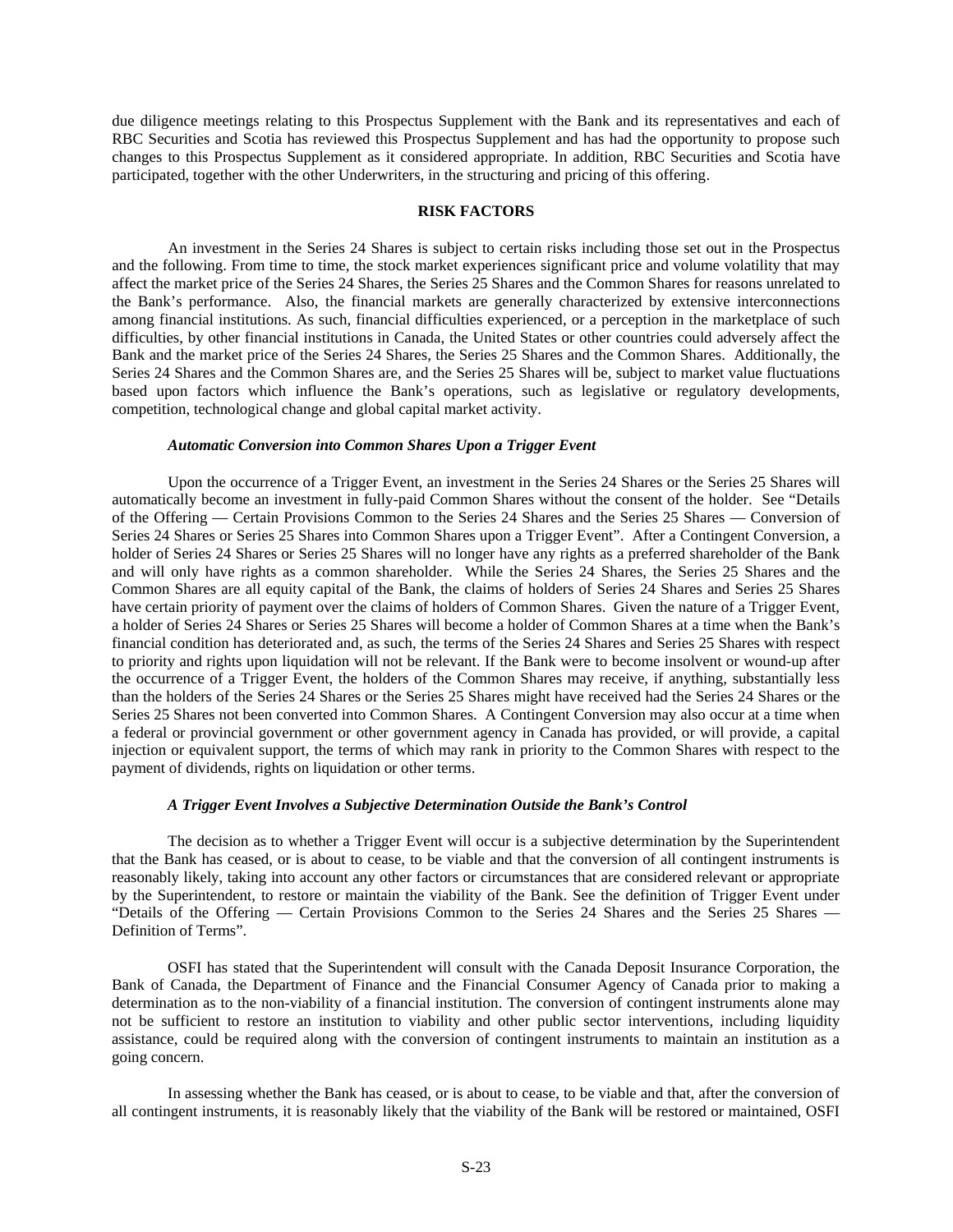has stated that the Superintendent will consider, in consultation with the authorities referred to above, all relevant facts and circumstances. Those facts and circumstances could include, in addition to other public sector interventions, a consideration of whether, among other things:

- the assets of the Bank are, in the opinion of the Superintendent, sufficient to provide adequate protection to the Bank's depositors and creditors;
- the Bank has lost the confidence of depositors or other creditors and the public (for example, ongoing increased difficulty in obtaining or rolling over short-term funding);
- the Bank's regulatory capital has, in the opinion of the Superintendent, reached a level, or is eroding in a manner, that may detrimentally affect its depositors and creditors;
- the Bank has failed to pay any liability that has become due and payable or, in the opinion of the Superintendent, the Bank will not be able to pay its liabilities as they become due and payable;
- the Bank has failed to comply with an order of the Superintendent to increase its capital;
- in the opinion of the Superintendent, any other state of affairs exists in respect of the Bank that may be materially prejudicial to the interests of the Bank's depositors or creditors or the owners of any assets under the Bank's administration; and
- the Bank is unable to recapitalize on its own through the issuance of Common Shares or other forms of regulatory capital (for example, no suitable investor or group of investors exists that is willing or capable of investing in sufficient quantity and on terms that will restore the Bank's viability, nor is there any reasonable prospect of such an investor emerging in the near-term in the absence of conversion of contingent instruments).

If a Contingent Conversion occurs, then the interests of the Bank's depositors, other creditors of the Bank, and holders of the Bank's securities which are not contingent instruments will all rank in priority to the holders of contingent instruments, including the Series 24 Shares and the Series 25 Shares. The Superintendent retains full discretion to choose not to trigger non-viable contingent capital notwithstanding a determination that the Bank has ceased, or is about to cease, to be viable. Under such circumstances, the holders of the Series 24 Shares and the Series 25 Shares could be exposed to losses through the use of other resolution tools or in liquidation.

#### *Number and Value of Common Shares to be Received on Contingent Conversion is Variable*

The number of Common Shares to be received for each Series 24 Share and each Series 25 Share upon a Contingent Conversion is calculated by reference to the prevailing market price of Common Shares immediately prior to a Trigger Event, subject to the Floor Price. See "Details of the Offering — Certain Provisions Common to the Series 24 Shares and the Series 25 Shares — Conversion of Series 24 Shares or Series 25 Shares into Common Shares upon a Trigger Event". If there is a Contingent Conversion at a time when the market price of the Common Shares is below the Floor Price, investors will receive Common Shares with an aggregate market price less than the Share Value. Investors may also receive Common Shares with an aggregate market price less than the prevailing market price of the Series 24 Shares or the Series 25 Shares being converted if such shares are trading at a price above the Share Value.

The Bank is expected to have outstanding from time to time other preferred shares and subordinated debt that will automatically convert into Common Shares upon a Trigger Event. In the case of such subordinated debt, the number of Common Shares to be received on conversion will be calculated by reference to the principal amount of such debt, together with accrued and unpaid interest and, in order to take into account the priority of claims in liquidation, holders of subordinated debt are expected to receive economic entitlements which are more favourable than preferred shareholders. Other preferred shares or subordinated debt that are convertible into Common Shares upon a Trigger Event may also use a lower effective floor price (e.g. including using a different multiplier) than that applicable to the Series 24 Shares and the Series 25 Shares to determine the maximum number of Common Shares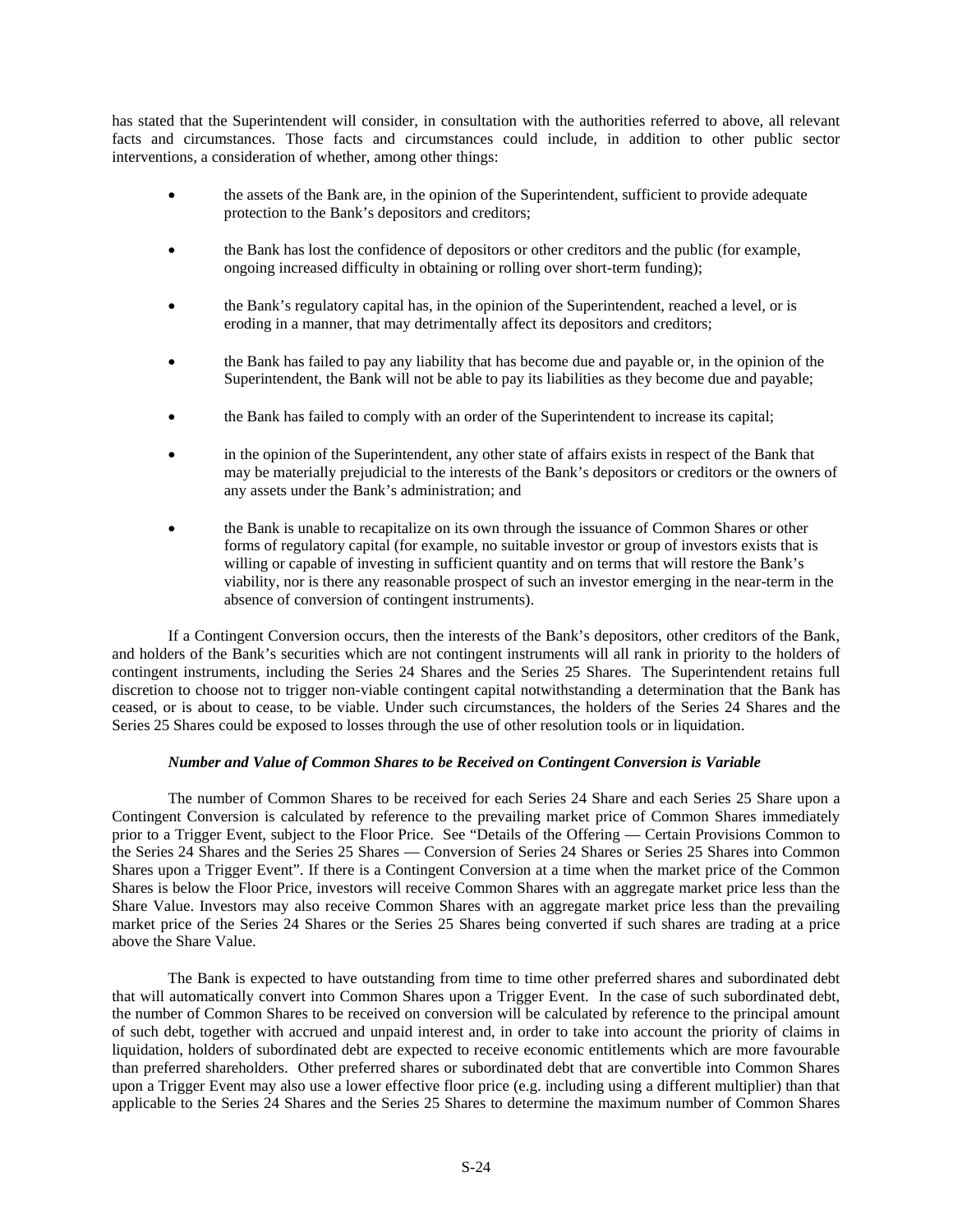to be issued to holders of such instruments upon a Contingent Conversion. Accordingly, holders of the Series 24 Shares and the Series 25 Shares will receive Common Shares pursuant to a Contingent Conversion at a time when other preferred shares and subordinated debt are converted into Common Shares, possibly at a conversion rate that is more favourable to the holders of such instruments than the rate applicable to the Series 24 Shares and the Series 25 Shares, thereby causing substantial dilution to holders of Common Shares and the holders of the Series 24 Shares and the Series 25 Shares, who will become holders of Common Shares upon the Trigger Event.

### *Common Shares Received on a Contingent Conversion Could be Subject to Further Dilution*

In the circumstances surrounding a Trigger Event, the Superintendent or other governmental authorities or agencies may also require other steps to be taken to restore or maintain the viability of the Bank under Canadian bank resolution powers, such as the injection of new capital and the issuance of additional Common Shares or other securities, including pursuant to a Bail-In Conversion (as defined in the Prospectus). Accordingly, holders of the Series 24 Shares and the Series 25 Shares will receive Common Shares pursuant to a Contingent Conversion at a time when debt obligations of the Bank may be converted into Common Shares, at a conversion rate that is more favourable to the holders of such obligations than the rate applicable to the Series 24 Shares and the Series 25 Shares, and additional Common Shares or other securities ranking in priority to the Common Shares may be issued, thereby causing substantial dilution to holders of Common Shares and the holders of the Series 24 Shares and the Series 25 Shares, who will become holders of Common Shares upon the Trigger Event.

# *Circumstances Surrounding Contingent Conversion and Effect on Market Price*

The occurrence of a Trigger Event is subject to a subjective determination by the Superintendent that the conversion of all contingent instruments is reasonably likely to restore or maintain the viability of the Bank. See the definition of Trigger Event under "Details of the Offering — Certain Provisions Common to the Series 24 Shares and the Series 25 Shares — Definition of Terms". As a result, a Contingent Conversion may occur in circumstances that are beyond the control of the Bank. Also, even in circumstances where the market expects a Contingent Conversion to occur, the Superintendent may choose not to take that action. Because of the inherent uncertainty regarding the determination of when a Contingent Conversion may occur, it will be difficult to predict, when, if at all, the Series 24 Shares or the Series 25 Shares will be mandatorily converted into Common Shares. Accordingly, trading behavior in respect of the Series 24 Shares or the Series 25 Shares is not necessarily expected to follow trading behavior associated with other types of convertible or exchangeable securities. Any indication, whether real or perceived, that the Bank is trending towards a Trigger Event can be expected to have an adverse effect on the market price of the Series 24 Shares, the Series 25 Shares and the Common Shares, whether or not such Trigger Event actually occurs.

# *Credit Ratings*

Real or anticipated changes in credit ratings on the Series 24 Shares or the Series 25 Shares may affect the market value of the Series 24 Shares and the Series 25 Shares, respectively. In addition, real or anticipated changes in credit ratings can affect the cost at which the Bank can transact or obtain funding, and thereby affect its liquidity, business, financial condition or results of operation.

## *Rankings on Insolvency or Winding-Up*

The Series 24 Shares and the Series 25 Shares are equity capital of the Bank which, provided such shares have not been converted into Common Shares upon a Trigger Event, rank equally with other Class A First Preferred Shares in the event of an insolvency or winding-up of the Bank. If the Bank becomes insolvent or is wound-up, the Bank's assets must be used to pay deposit liabilities and other debt, including subordinated debt, before payments may be made on the Series 24 Shares, the Series 25 Shares, the other Class A First Preferred Shares and the Common Shares.

Upon a Contingent Conversion of the Series 24 Shares or the Series 25 Shares, the terms of such shares with respect to priority and rights upon liquidation will not be relevant as such securities will have been converted to Common Shares ranking on parity with all other outstanding Common Shares. If the Bank were to become insolvent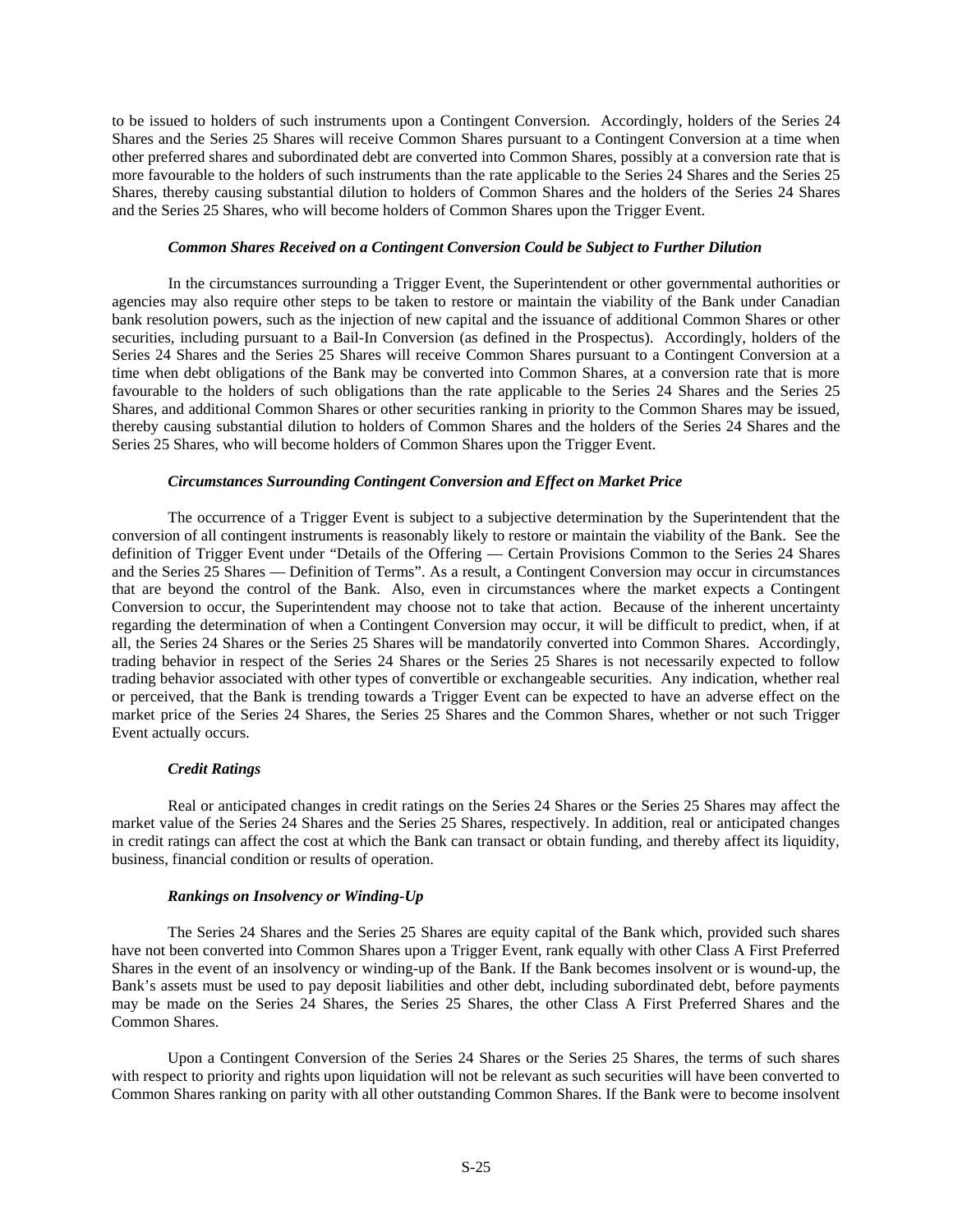or wound-up after the occurrence of a Trigger Event, the holders of the Common Shares may receive, if anything, substantially less than the holders of the Series 24 Shares or the Series 25 Shares might have received had the Series 24 Shares or the Series 25 Shares not been converted into Common Shares.

## *Market Value Fluctuations*

Prevailing yields on similar securities will also affect the market value of the Series 24 Shares and the Series 25 Shares.

## *Reset of Dividend Rate*

After the Initial Fixed Rate Period, the dividend rate in respect of the Series 24 Shares and the Series 25 Shares will reset every five years and quarterly, respectively. In each case, the new dividend rate is unlikely to be the same as, and may be lower than, the dividend rate for the applicable preceding dividend period.

# *No Fixed Maturity Date*

The Series 24 Shares and the Series 25 Shares do not have a fixed maturity date and are not redeemable at the option of the holders of the Series 24 Shares or the Series 25 Shares, as applicable. The ability of a holder to liquidate its holdings of Series 24 Shares or Series 25 Shares, as applicable, may be limited.

# *Automatic Conversion into Series 25 Shares or Series 24 Shares*

An investment in the Series 24 Shares or the Series 25 Shares may become an investment in Series 25 Shares or Series 24 Shares, respectively, without the consent of the holder in the event of an automatic conversion in the circumstances described under "Details of the Offering — Certain Provisions of the Series 24 Shares as a Series — Conversion of Series 24 Shares into Series 25 Shares" and "Details of the Offering — Certain Provisions of the Series 25 Shares as a Series — Conversion of Series 25 Shares into Series 24 Shares" above. Upon the automatic conversion of the Series 24 Shares into Series 25 Shares, the dividend rate on the Series 25 Shares will be a floating rate that is adjusted quarterly by reference to the T-Bill Rate which may vary from time to time while, upon the automatic conversion of the Series 25 Shares into Series 24 Shares, the dividend rate on the Series 24 Shares will be, for each five-year period, a fixed rate that is determined by reference to the Government of Canada Yield on the 30<sup>th</sup> day prior to the first day of each such five-year period. In addition, holders may be prevented from converting their Series 24 Shares into Series 25 Shares, and vice versa, in certain circumstances. See "Details of the Offering — Certain Provisions of the Series 24 Shares as a Series — Conversion of Series 24 Shares into Series 25 Shares" and "Details of the Offering — Certain Provisions of the Series 25 Shares as a Series — Conversion of Series 25 Shares into Series 24 Shares".

## *Bank Recapitalization "Bail-In" Regime*

Holders of the Bank's subordinated notes, preferred shares (including the Series 24 Shares and the Series 25 Shares) and Common Shares, including upon a Contingent Conversion of the Series 24 Shares or the Series 25 Shares, who receive Common Shares following the occurrence of a Trigger Event, may sustain substantial dilution following a Bail-In Conversion including, in the case of holders of subordinated notes or preferred shares, including the Series 24 Shares or the Series 25 Shares, if the conversion rate of other securities is more favourable to the holders of such securities than the rate applicable to holders of subordinated notes or preferred shares. The Bail-In Regulations (as defined in the Prospectus) prescribe that holders of bail-in eligible instruments that are subject to a Bail-In Conversion must receive more Common Shares per dollar amount converted than holders of any subordinate ranking bail-in eligible instruments or NVCC instruments converted.

In addition, the bail-in regime could adversely affect the Bank's cost of funding. See "Recent Developments" in the Prospectus.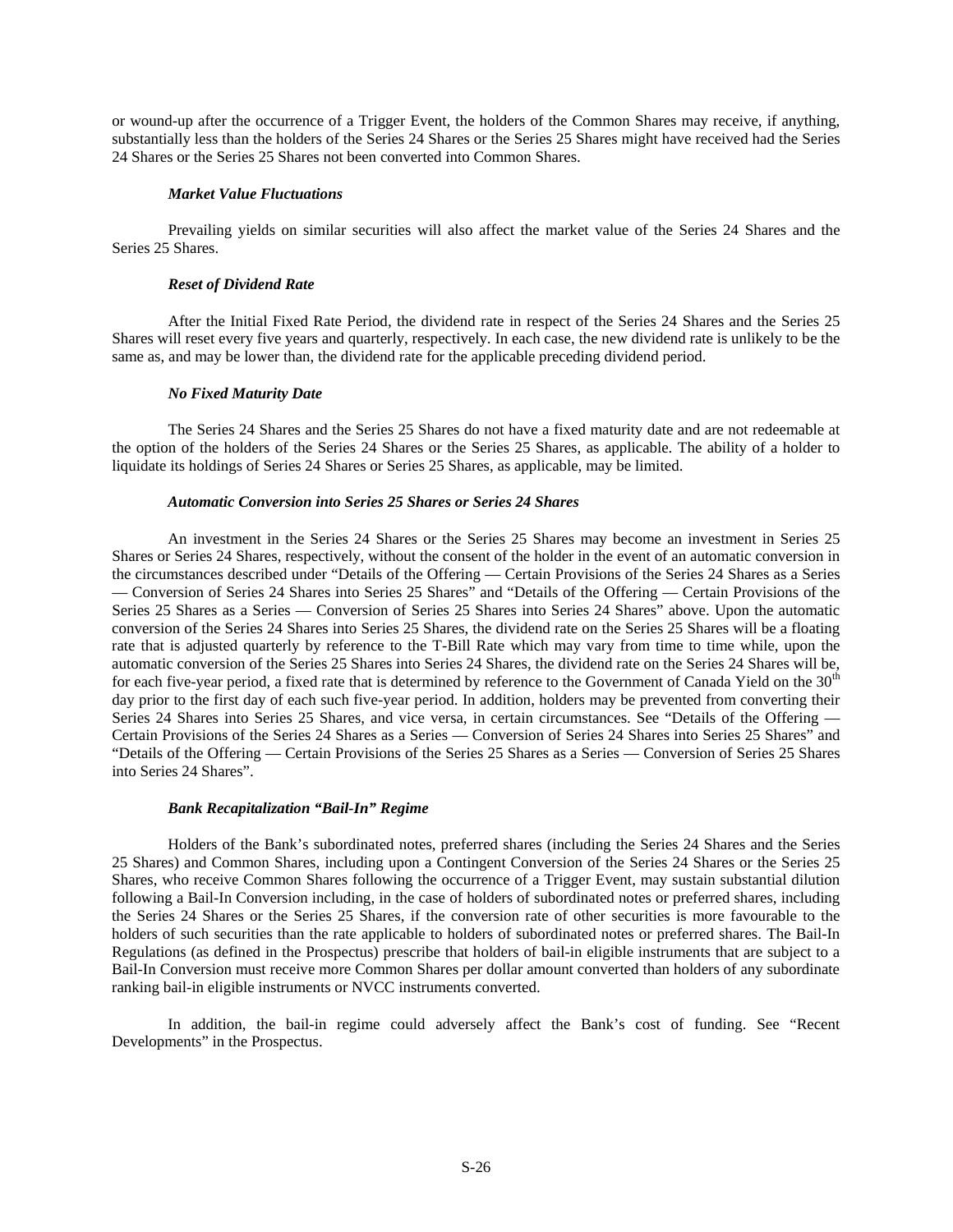# **USE OF PROCEEDS**

<span id="page-26-0"></span>The net proceeds to the Bank from the sale of the Series 24 Shares, after deducting expenses of issue, will be used for general corporate purposes of the Bank.

#### **LEGAL MATTERS**

<span id="page-26-1"></span>In connection with the issue and sale of the Series 24 Shares, certain legal matters will be passed upon on behalf of the Bank by McCarthy Tétrault LLP and on behalf of the Underwriters by Fasken Martineau DuMoulin LLP. As of the date hereof, partners, counsel and associates of McCarthy Tétrault LLP and Fasken Martineau DuMoulin LLP, respectively, as a group, beneficially own, directly or indirectly, less than one percent of any securities of the Bank or any associates or affiliates of the Bank.

# **TRANSFER AGENT AND REGISTRAR**

<span id="page-26-2"></span>AST Trust Company (Canada), is a transfer agent and registrar for the Series 24 Shares and the Series 25 Shares and is the transfer agent and registrar for each outstanding series of Class A First Preferred Shares and the Common Shares.

# **PURCHASERS' STATUTORY RIGHTS**

<span id="page-26-3"></span>Securities legislation in certain of the provinces and territories of Canada provides purchasers with the right to withdraw from an agreement to purchase securities. This right may be exercised within two business days after receipt or deemed receipt of a prospectus and any amendment. In several of the provinces and territories, the securities legislation further provides a purchaser with remedies for rescission or, in some jurisdictions, revisions of the price or damages if the prospectus and any amendment contains a misrepresentation or is not delivered to the purchaser, provided that the remedies for rescission, revision of the price or damages are exercised by the purchaser within the time limit prescribed by the securities legislation of the purchaser's province or territory. The purchaser should refer to any applicable provisions of the securities legislation of the purchaser's province or territory for the particulars of these rights or consult with a legal adviser.